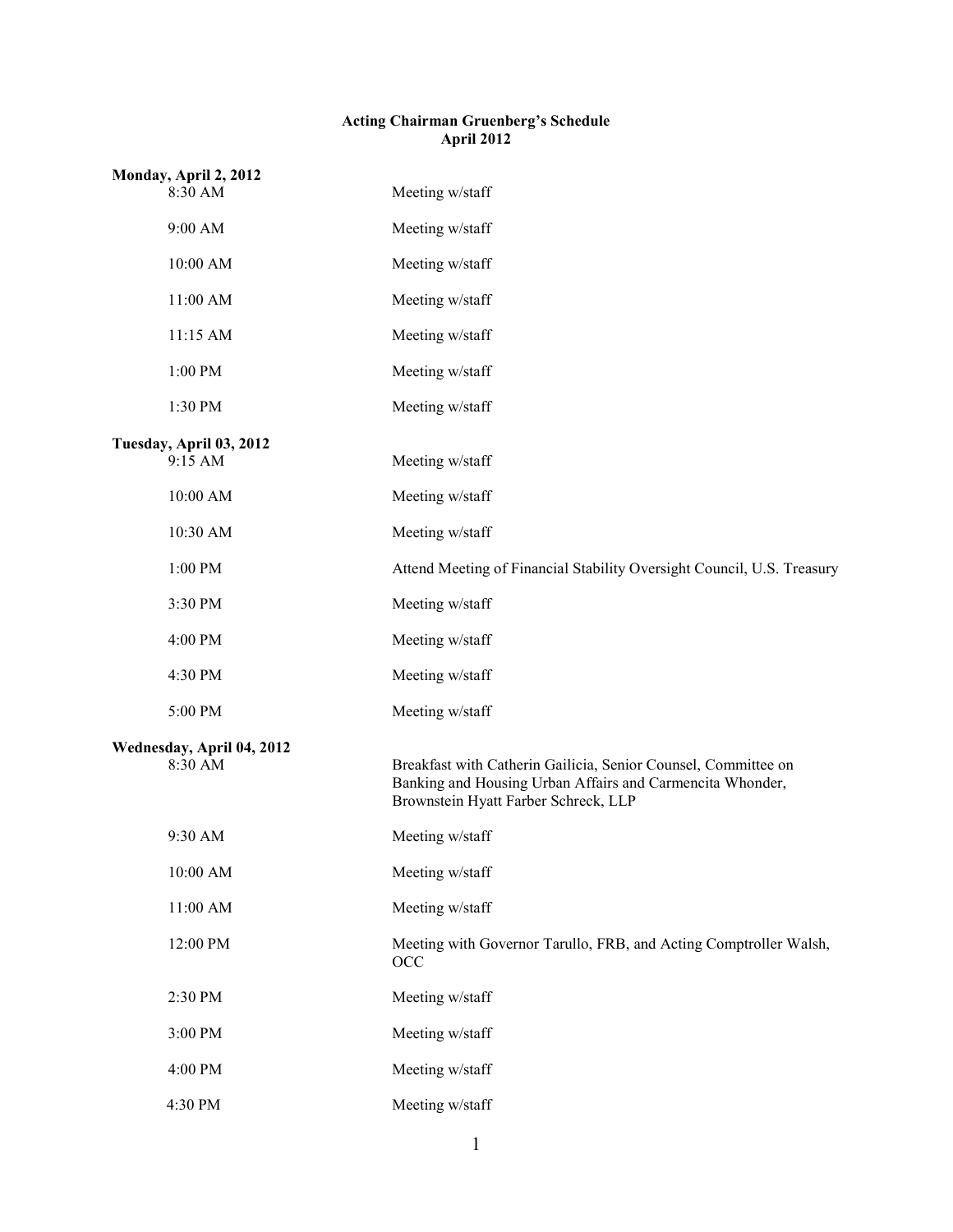| Thursday, April 5, 2012<br>$9:30$ AM | Meeting w/staff |
|--------------------------------------|-----------------|
| $10:30$ AM                           | Meeting w/staff |
| 11:30 AM                             | Meeting w/staff |
| $4:00$ PM                            | Meeting w/staff |
| 4:30 PM                              | Meeting w/staff |
| 5:30 PM                              | Meeting w/staff |
|                                      |                 |

### **Friday, April 6, 2012**

Out of Office

| Monday, April 9, 2012              |                                                                         |
|------------------------------------|-------------------------------------------------------------------------|
| 8:00 AM                            | Meeting w/staff                                                         |
| 9:00 AM                            | Meeting w/staff                                                         |
| 10:00 AM                           | Meeting w/staff                                                         |
| 11:00 AM                           | Meeting w/staff                                                         |
| 1:00 PM                            | Meeting w/staff                                                         |
| 1:30 PM                            | Meeting w/staff                                                         |
| 2:00 PM                            | Meeting w/staff                                                         |
| 3:00 PM                            | Meeting w/staff                                                         |
| 4:00 PM                            | Meeting w/staff                                                         |
| 4:30 PM                            | Meeting w/staff                                                         |
| 5:00 PM                            | Meeting w/staff                                                         |
| Tuesday, April 10, 2012<br>7:30 AM | Breakfast with Sheila Bair, Senior Advisor, PEW Trusts                  |
|                                    |                                                                         |
| 9:30 AM                            | Meeting w/staff                                                         |
| 10:00 AM                           | Meeting w/staff                                                         |
| 11:00 AM                           | Meeting w/staff                                                         |
| 12:00 PM                           | Lunch with Director Cordray, Consumer Finance Protection Bureau         |
| 1:30 PM                            | Meeting w/staff                                                         |
| 2:30 PM                            | Meeting with the Council of Federal Home Loan Banks<br>representatives. |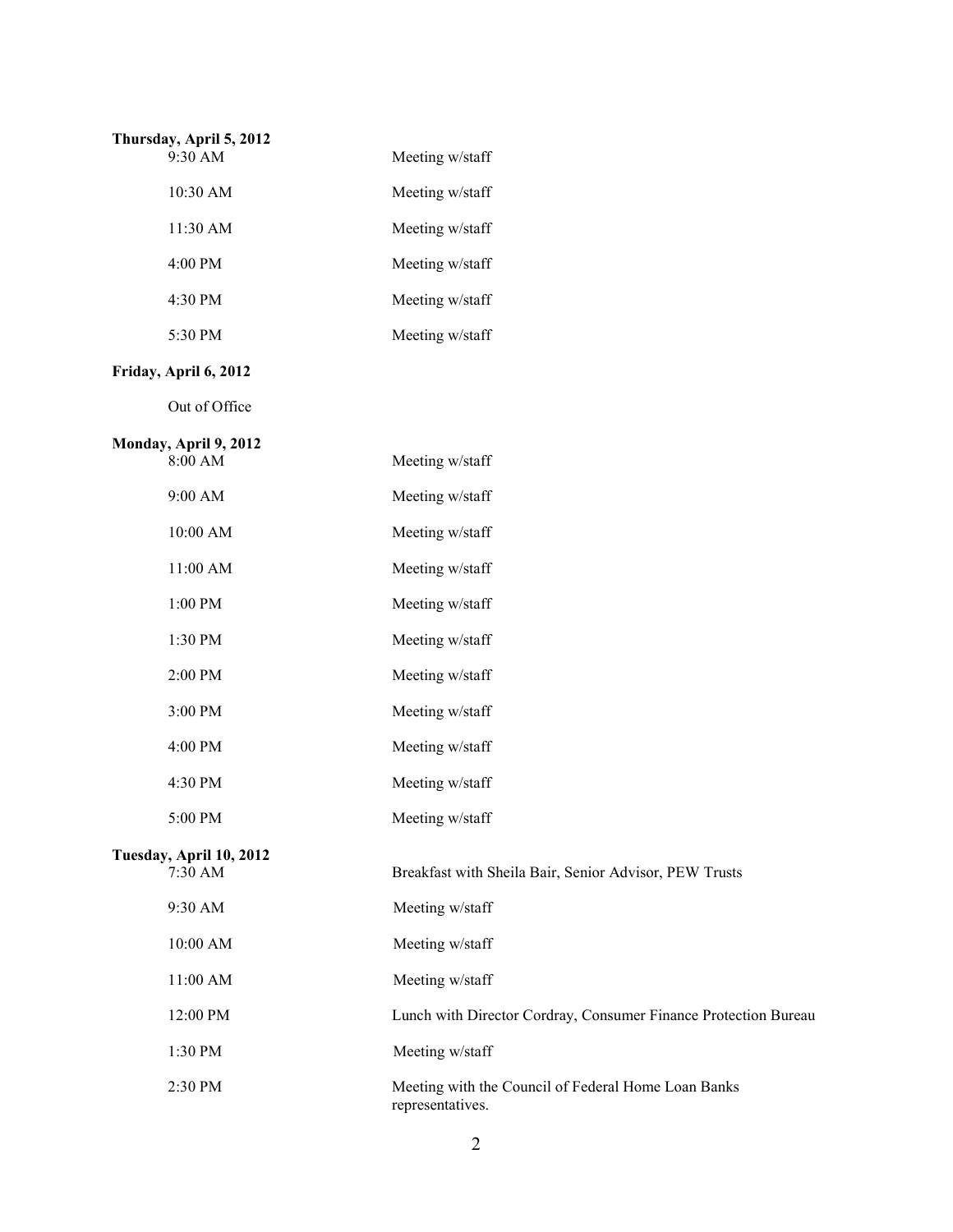| 2:45 PM                              | Meeting with Comptroller Curry, OCC                               |
|--------------------------------------|-------------------------------------------------------------------|
| 4:00 PM                              | Meeting w/staff                                                   |
| Wednesday, April 11, 2012<br>8:30 AM | Breakfast with Anita Obodo                                        |
| 1:30 PM                              | Meeting w/staff                                                   |
| 3:30 PM                              | Meeting w/staff                                                   |
| 4:30 PM                              | Meeting w/staff                                                   |
| 5:30 PM                              | Meeting w/staff                                                   |
| 6:00 PM                              | Meeting w/staff                                                   |
| Thursday, April 12, 2012<br>All Day  | Remarks: Levy Institution Minsky Conference, New York, New York   |
| Friday, April 13, 2012<br>9:00 AM    | Meeting w/staff                                                   |
| 10:30 AM                             | Meeting w/staff                                                   |
| 11:00 AM                             | Meeting with Chairperson Andrea Enria, European Banking Authority |
| 11:30 AM                             | Meeting w/staff                                                   |
| 1:00 PM                              | Meeting w/staff                                                   |
| 2:00 PM                              | Meeting w/staff                                                   |
| 2:30 PM                              | Meeting w/staff                                                   |
| 4:00 PM                              | Meeting w/staff                                                   |
| 4:30 PM                              | Meeting w/staff                                                   |
| 5:00 PM                              | Meeting w/staff                                                   |
| Monday, April 16, 2012<br>8:00 AM    | Breakfast with Governor Duke, FRB                                 |
| 9:15 AM                              | Meeting w/staff                                                   |
| 9:30 AM                              | Meeting w/staff                                                   |
| $10:00~\mathrm{AM}$                  | Meeting w/staff                                                   |
| $11:00$ AM $\,$                      | Swearing-in Ceremony for FDIC Board Members                       |
| 11:30 AM                             | Meeting w/staff                                                   |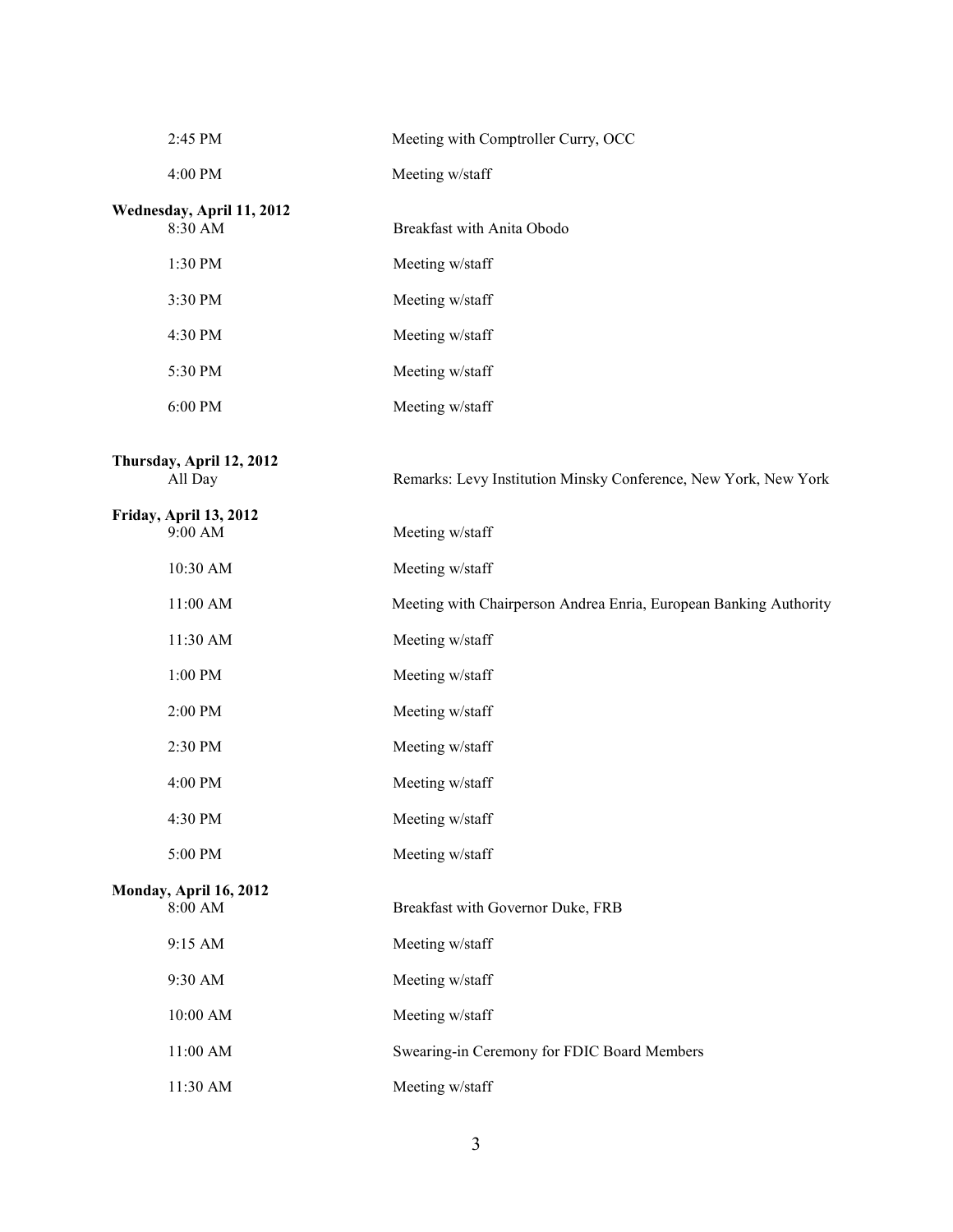| 12:00 PM                             | Lunch with Director Hoenig, FDIC                                                                         |
|--------------------------------------|----------------------------------------------------------------------------------------------------------|
| 2:00 PM                              | Meeting w/staff                                                                                          |
| 3:00 PM                              | Meeting w/staff                                                                                          |
| 4:00 PM                              | Meeting w/staff                                                                                          |
| 4:30 PM                              | Meeting w/staff                                                                                          |
| 5:00 PM                              | Meeting w/staff                                                                                          |
| Tuesday, April 17, 2012<br>9:00 AM   | Meeting w/staff                                                                                          |
| 10:00 AM                             | Meeting w/staff                                                                                          |
| 11:00 AM                             | Meeting with Michael Carpenter, CEO, Ally Financial, and Rodgin<br>Cohen, Partner, Sullivan and Cromwell |
| 12:00 PM                             | Lunch with Director Norton, FDIC                                                                         |
| 1:30 PM                              | Meeting w/staff                                                                                          |
| 2:30 PM                              | Remarks: Small Business Lending Summit, International Franchise<br>Association, Washington D.C.          |
| 4:00 PM                              | Meeting w/staff                                                                                          |
| 5:00 PM                              | Meeting w/staff                                                                                          |
| 5:30 PM                              | Meeting w/staff                                                                                          |
| Wednesday, April 18, 2012<br>9:00 AM | Meeting w/staff                                                                                          |
| 10:00 AM                             | Meeting w/staff                                                                                          |
| 11:00 AM                             | Meeting with Tom Kim, Vice President, and other representatives of<br>the Mortgage Bankers Association   |
| 12:00 PM                             | Lunch with Acting Comptroller Walsh, OCC                                                                 |
| 2:00 PM                              | Meeting w/staff                                                                                          |
| 2:30 PM                              | Meeting w/staff                                                                                          |
| 3:30 PM                              | Meeting w/staff                                                                                          |
| 4:30 PM                              | Meeting w/staff                                                                                          |
| 5:00 PM                              | Meeting w/staff                                                                                          |
| Thursday, April 19, 2012<br>9:00 AM  | Meeting with Alan Fisher, Executive Director, California Reinvestment<br>Coalition                       |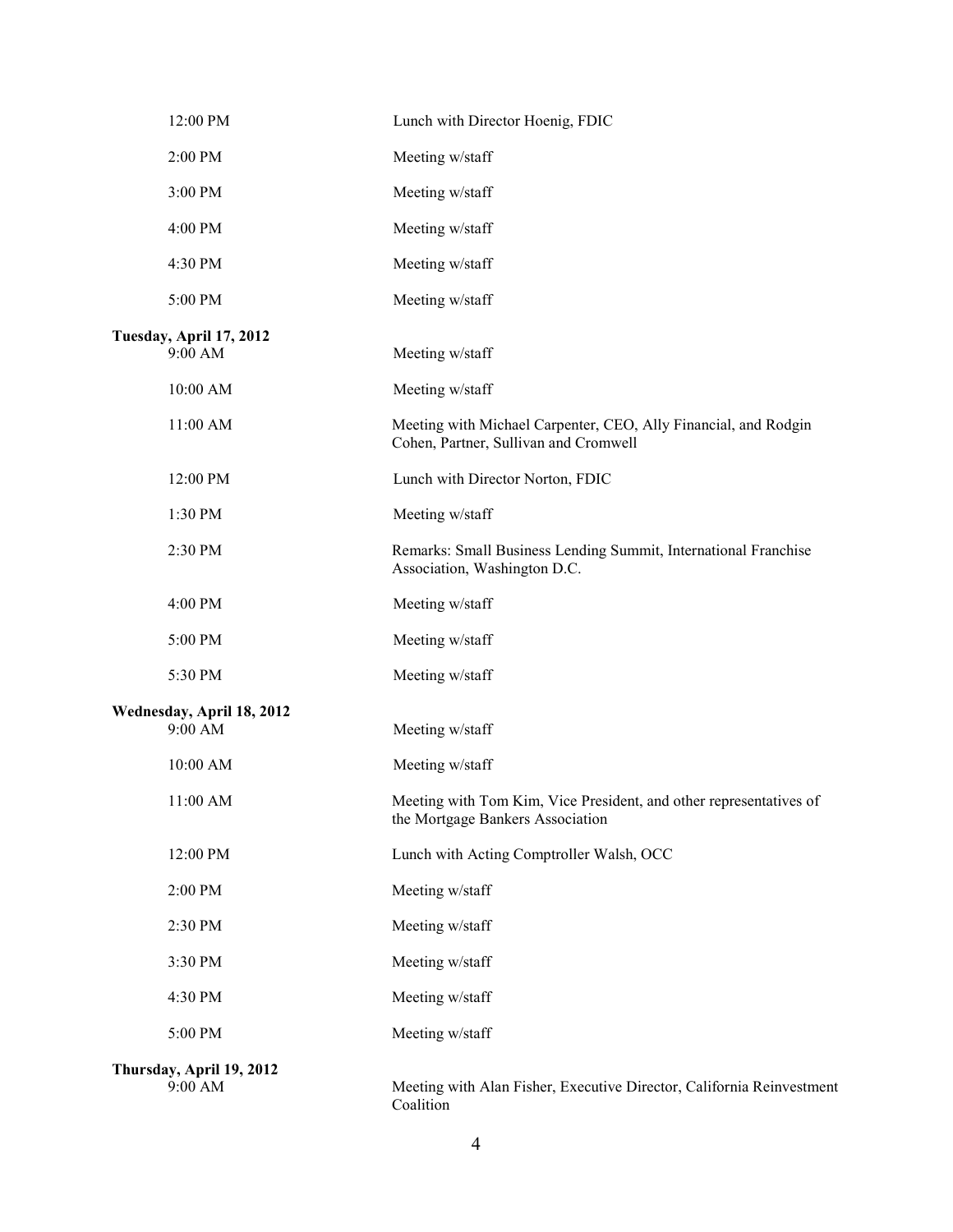| 10:00 AM                           | Meeting w/staff                                                                         |
|------------------------------------|-----------------------------------------------------------------------------------------|
| 11:00 AM                           | Meeting w/staff                                                                         |
| 12:00 PM                           | Lunch with Shawn Maher, Deputy Director of Legislative Affairs,<br>Royal Bank of Canada |
| 1:30 PM                            | Meeting w/staff                                                                         |
| 2:30 PM                            | Meeting w/staff                                                                         |
| 3:00 PM                            | Meeting w/staff                                                                         |
| 3:30 PM                            | Meeting w/staff                                                                         |
| Friday, April 20, 2012<br>8:15 AM  | Attend Regulatory Roundtable, U.S. Treasury                                             |
| 10:30 AM                           | Meeting w/staff                                                                         |
| 11:00 AM                           | Meeting w/staff                                                                         |
| 11:30 AM                           | Meeting w/staff                                                                         |
| 1:00 PM                            | Meeting with Paul Tucker, Deputy Governor for Financial Stability,<br>Bank of England   |
| 1:30 PM                            | Meeting w/staff                                                                         |
| 3:15 PM                            | Meeting w/staff                                                                         |
| 3:30 PM                            | Meeting w/staff                                                                         |
| 4:00 PM                            | Meeting w/staff                                                                         |
| 5:00 PM                            | Meeting w/staff                                                                         |
| Monday, April 23, 2012<br>8:30 AM  | Meeting w/staff                                                                         |
| 9:00 AM                            | Meeting w/staff                                                                         |
| 10:00 AM                           | Meeting w/staff                                                                         |
| 11:00 AM                           | Meeting with Douglas Peterson, CEO, Standards & Poors                                   |
| 12:00 PM                           | Meeting w/staff                                                                         |
| 2:00 PM                            | FDIC Board of Directors Meeting                                                         |
| 4:00 PM                            | Meeting w/staff                                                                         |
| Tuesday, April 24, 2012<br>8:30 AM | Breakfast with Director Norton, FDIC                                                    |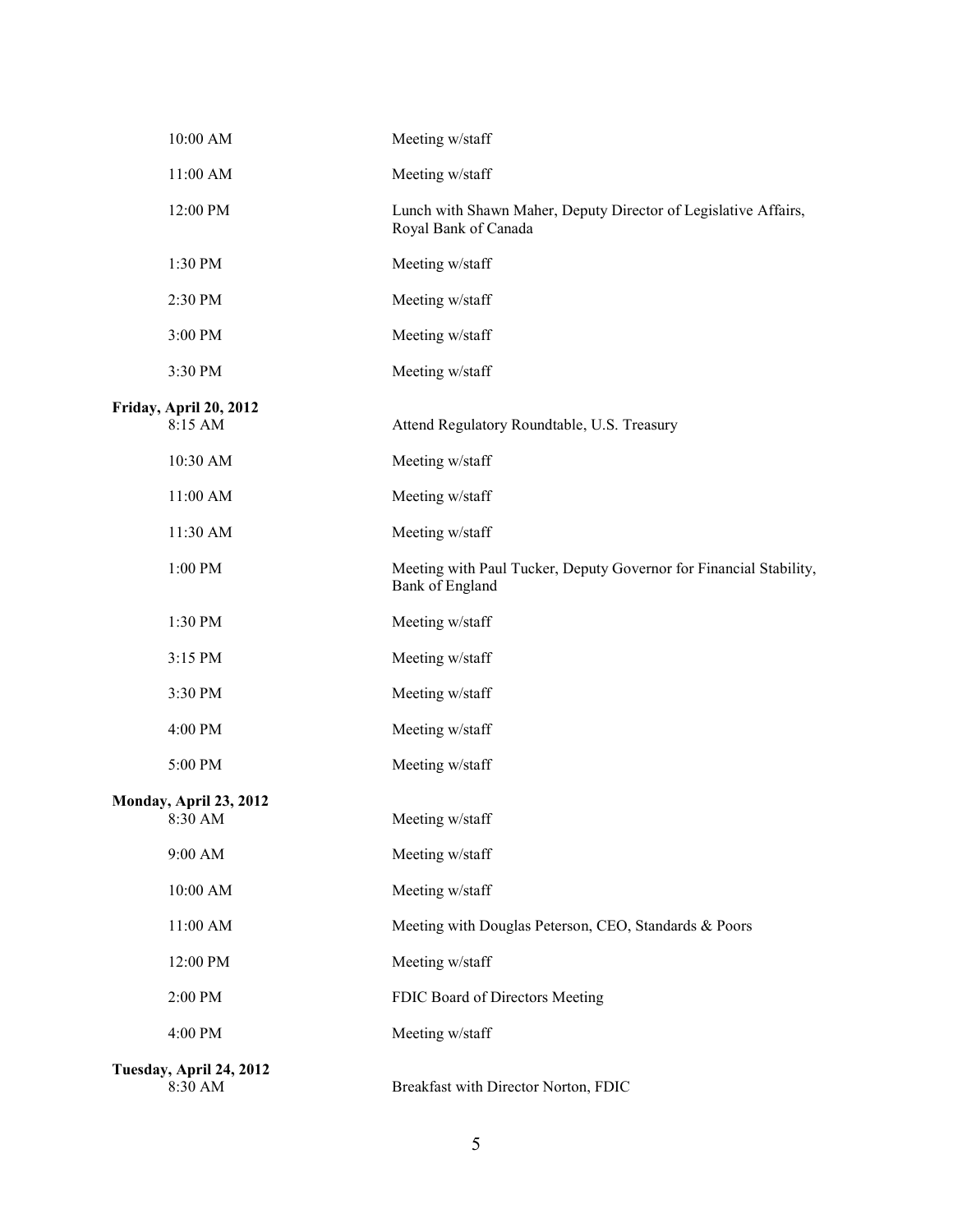| 9:30 AM                              | Meeting w/staff                                                |
|--------------------------------------|----------------------------------------------------------------|
| 11:00 AM                             | Travel to New York                                             |
| 4:00 PM                              | Attend The Clearing House Board Meeting, New York, New York    |
| Wednesday, April 25, 2012<br>8:30 AM | Breakfast with Director Hoenig, FDIC                           |
| 9:45 AM                              | Meeting w/staff                                                |
| 10:00 AM                             | Meeting w/staff                                                |
| 11:30 AM                             | Meeting w/staff                                                |
| 12:00 PM                             | Lunch with Cheyenne Hopkins, Reporter, Bloomberg               |
| 1:45 PM                              | Meeting w/staff                                                |
| 2:30 PM                              | Meeting w/staff                                                |
| 4:00 PM                              | Meeting w/staff                                                |
| 4:30 PM                              | Meeting w/staff                                                |
| 5:30 PM                              | Meeting w/staff                                                |
| 6:00 PM                              | Attend FDIC Advisory Committee on Economic Inclusion Reception |
| Thursday, April 26, 2012<br>8:45 AM  | Attend FDIC Advisory Committee on Economic Inclusion Meeting   |
| 5:00 PM                              | Meeting w/staff                                                |
| Friday, April 27, 2012<br>8:30 AM    | Host breakfast for Minnesota bankers, FDIC                     |
| 10:00 AM                             | Meeting w/staff                                                |
| 10:30 AM                             | Meeting w/staff                                                |
| 12:00 PM                             | Lunch with John Dugan, Partner, Covington and Burling LLP      |
| 1:00 PM                              | Meeting w/staff                                                |
| 1:30 PM                              | Meeting w/staff                                                |
| 2:00 PM                              | Meeting w/staff                                                |
| 3:00 PM                              | Meeting w/staff                                                |
| 3:30 PM                              | Meeting w/staff                                                |
| 4:30 PM                              | Meeting w/staff                                                |
|                                      |                                                                |

**Monday, April 30, 2012**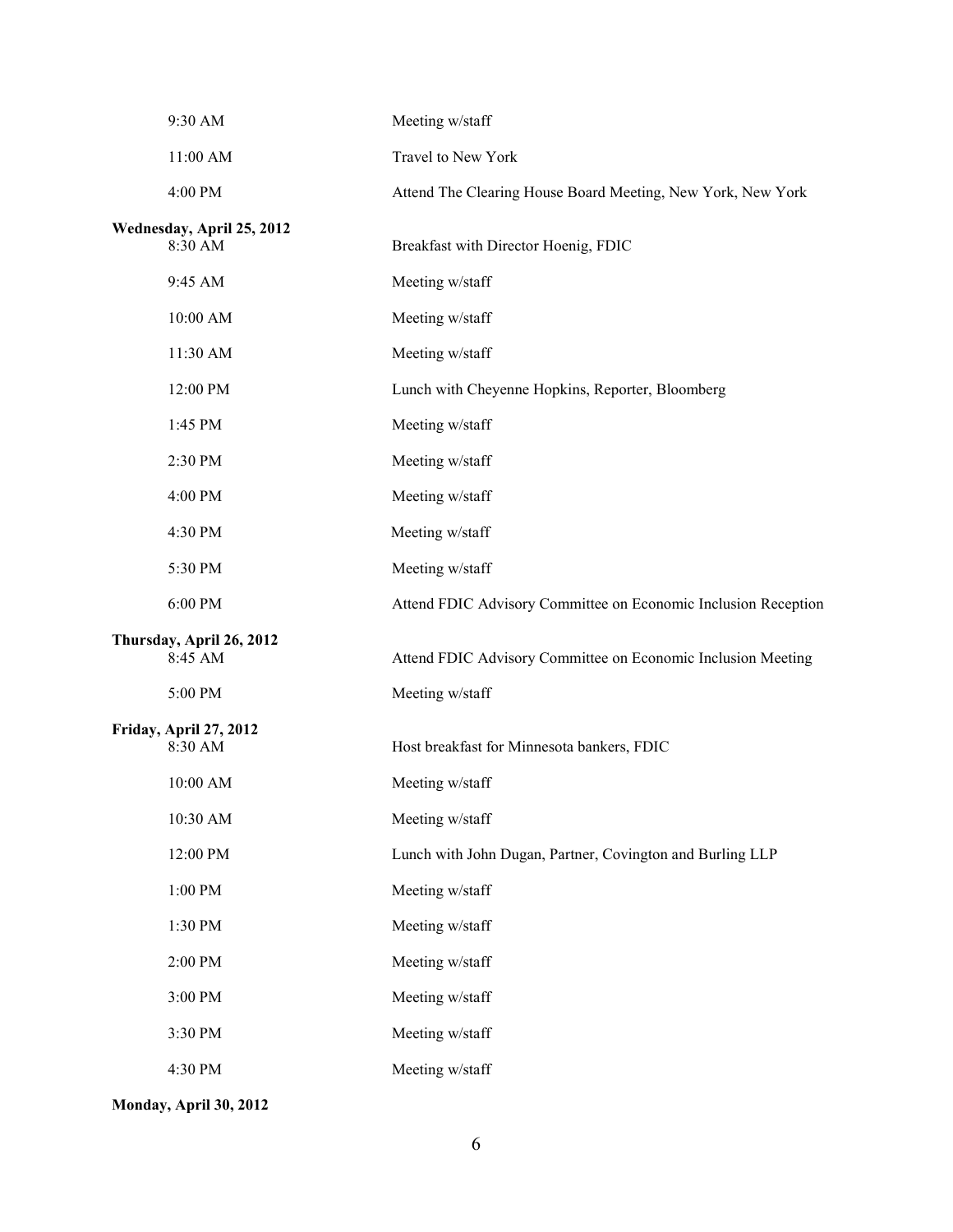| 9:00AM  | Meeting w/staff                   |
|---------|-----------------------------------|
| 10:00AM | Meeting w/staff                   |
| 12:00PM | Lunch with Chairman Bernanke, FRB |
| 2:00PM  | Meeting w/ staff                  |
| 3:00PM  | Meeting w/staff                   |
| 4:00PM  | Meeting w/staff                   |
| 4:30PM  | Meeting w/staff                   |
| 5:00PM  | Meeting w/staff                   |
| 5:30PM  | Meeting w/staff                   |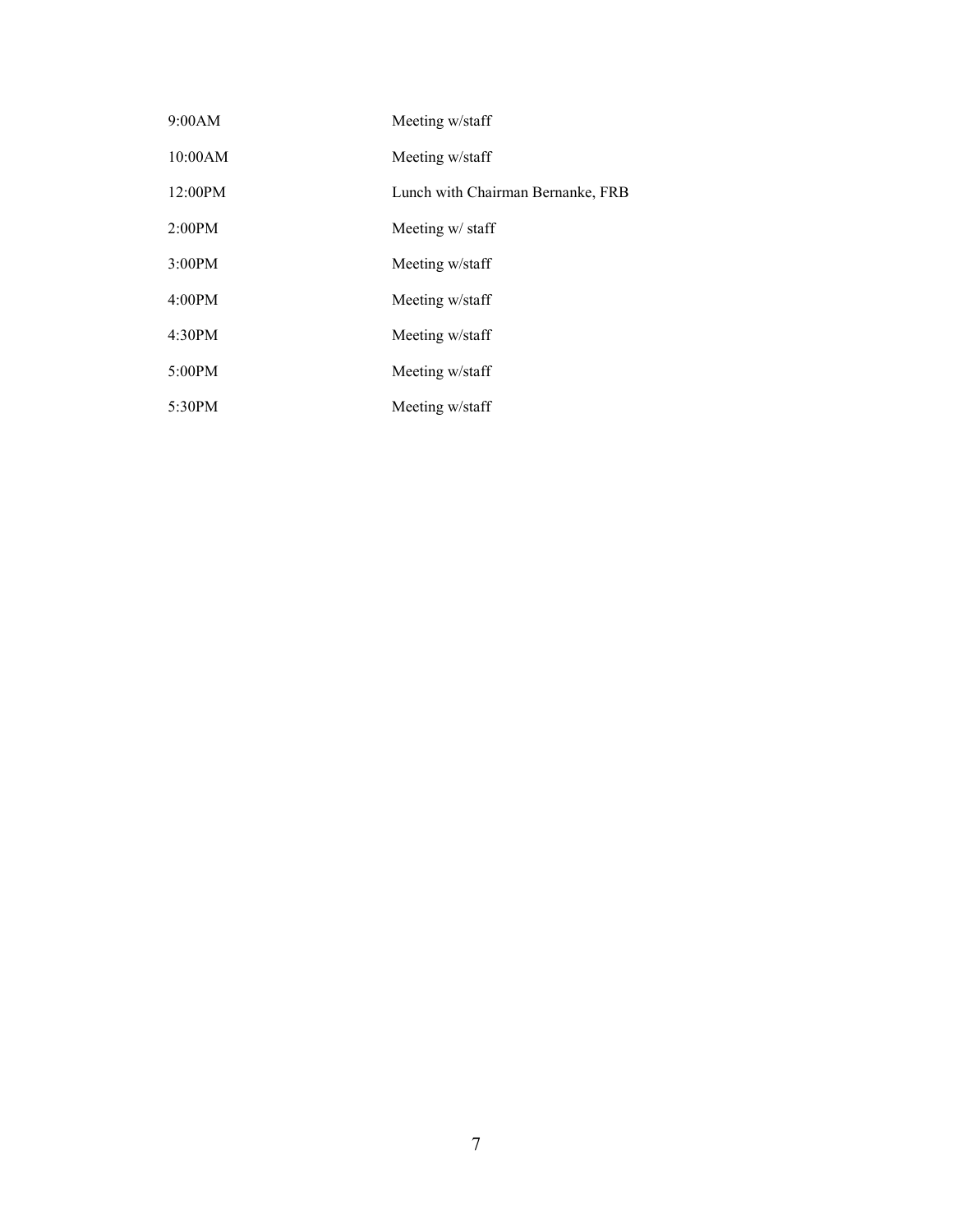## **Acting Chairman's Schedule May 2012**

| <b>Tuesday, May 1, 2012</b><br>9:00 AM | Meeting w/staff                                                                                                                                                                           |
|----------------------------------------|-------------------------------------------------------------------------------------------------------------------------------------------------------------------------------------------|
| 10:00 AM                               | Meeting w/staff                                                                                                                                                                           |
| 10:30 AM                               | Meeting w/staff                                                                                                                                                                           |
| 12:00 PM                               | Lunch with Mary Miller, Under Secretary for<br>Domestic Finance, Cyrus Amir-Mokri, Assistant<br>Secretary for Financial Institutions, and Kathryn<br>Rosen, Senior Advisor, U.S. Treasury |
| 2:00 PM                                | Meeting with Director Norton, FDIC                                                                                                                                                        |
| 3:00 PM                                | Meeting w/staff                                                                                                                                                                           |
| 3:30 PM                                | Meeting with Director Hoenig, FDIC                                                                                                                                                        |
| 4:30 PM                                | Meeting w/staff                                                                                                                                                                           |
| 5:00 PM                                | Meeting w/staff                                                                                                                                                                           |
| Wednesday, May 02, 2012<br>8:30 AM     | Breakfast with Bill Isaac, Global Head of Financial<br>Institutes, FTI Consulting                                                                                                         |
| 10:00 AM                               | Meeting w/staff                                                                                                                                                                           |
| 10:30 AM                               | Meeting w/staff                                                                                                                                                                           |
| 11:00 AM                               | Meeting w/staff                                                                                                                                                                           |
| 12:00 PM                               | Lunch with Commissioner Mark Wetgen<br><b>Commodity Futures Trading Commission</b>                                                                                                        |
| 2:00 PM                                | Meeting w/staff                                                                                                                                                                           |
| 4:00 PM                                | Meeting w/staff                                                                                                                                                                           |
| 5:00 PM                                | Meeting w/staff                                                                                                                                                                           |
| 5:30 PM                                | Meeting w/staff                                                                                                                                                                           |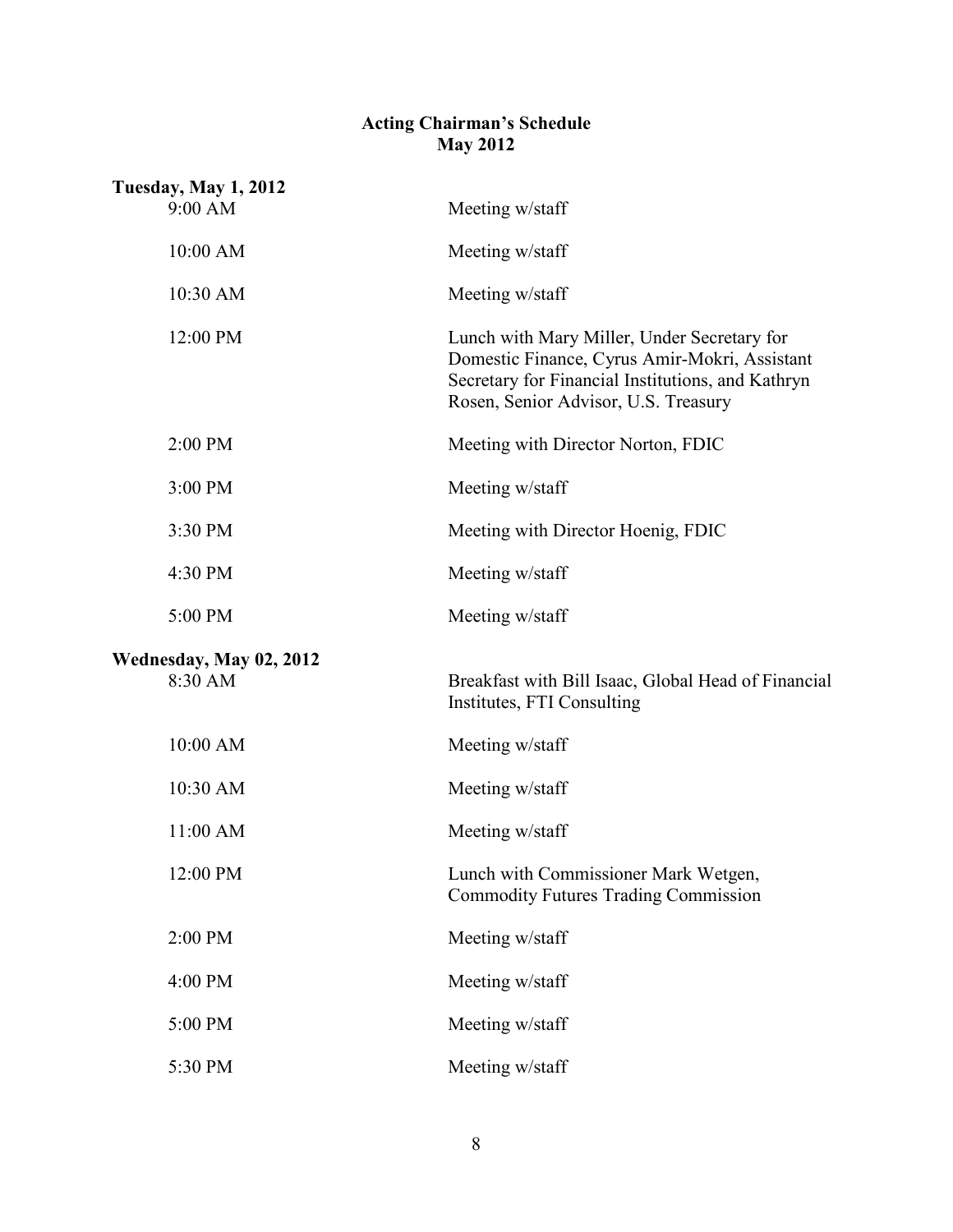# **Thursday, May 3, 2012**

| 9:00 AM                                      | Meeting w/staff                                                                                                               |
|----------------------------------------------|-------------------------------------------------------------------------------------------------------------------------------|
| 9:30 AM                                      | Meeting w/staff                                                                                                               |
| 10:45 AM                                     | Meeting w/staff                                                                                                               |
| 11:00 AM                                     | Meeting w/staff                                                                                                               |
| 12:00 PM                                     | Lunch with Dwight Fettig, Staff Director, Senate<br><b>Banking Committee</b>                                                  |
| 1:30 PM                                      | Meeting w/staff                                                                                                               |
| 2:00 PM                                      | Meeting w/staff                                                                                                               |
| 2:30 PM                                      | Meeting w/staff                                                                                                               |
| 3:00 PM                                      | Meeting w/staff                                                                                                               |
| 4:00 PM                                      | Meeting with Dr. Carsten Sieling, Member of the<br>German Parliament and Jurgen Bayer, Financial<br>Counselor, German Embassy |
| 5:00 PM                                      | Meeting w/staff                                                                                                               |
| 5:30 PM                                      | Meeting w/staff                                                                                                               |
| <b>Friday, May 4, 2012</b><br><b>ALL DAY</b> | Remarks: Massachusetts Bankers Association<br>Annual Meeting, Miami, Florida                                                  |
| <b>Monday, May 7, 2012</b><br>$9:30$ AM      | Meeting w/staff                                                                                                               |
| 11:00 AM                                     | Meeting w/ staff                                                                                                              |
| 12:00 PM                                     | Lunch with Governor Duke, FRB                                                                                                 |
| 1:15 PM                                      | Meeting w/staff                                                                                                               |
| 2:00 PM                                      | Meeting w/staff                                                                                                               |
| 2:30 PM                                      | Meeting w/staff                                                                                                               |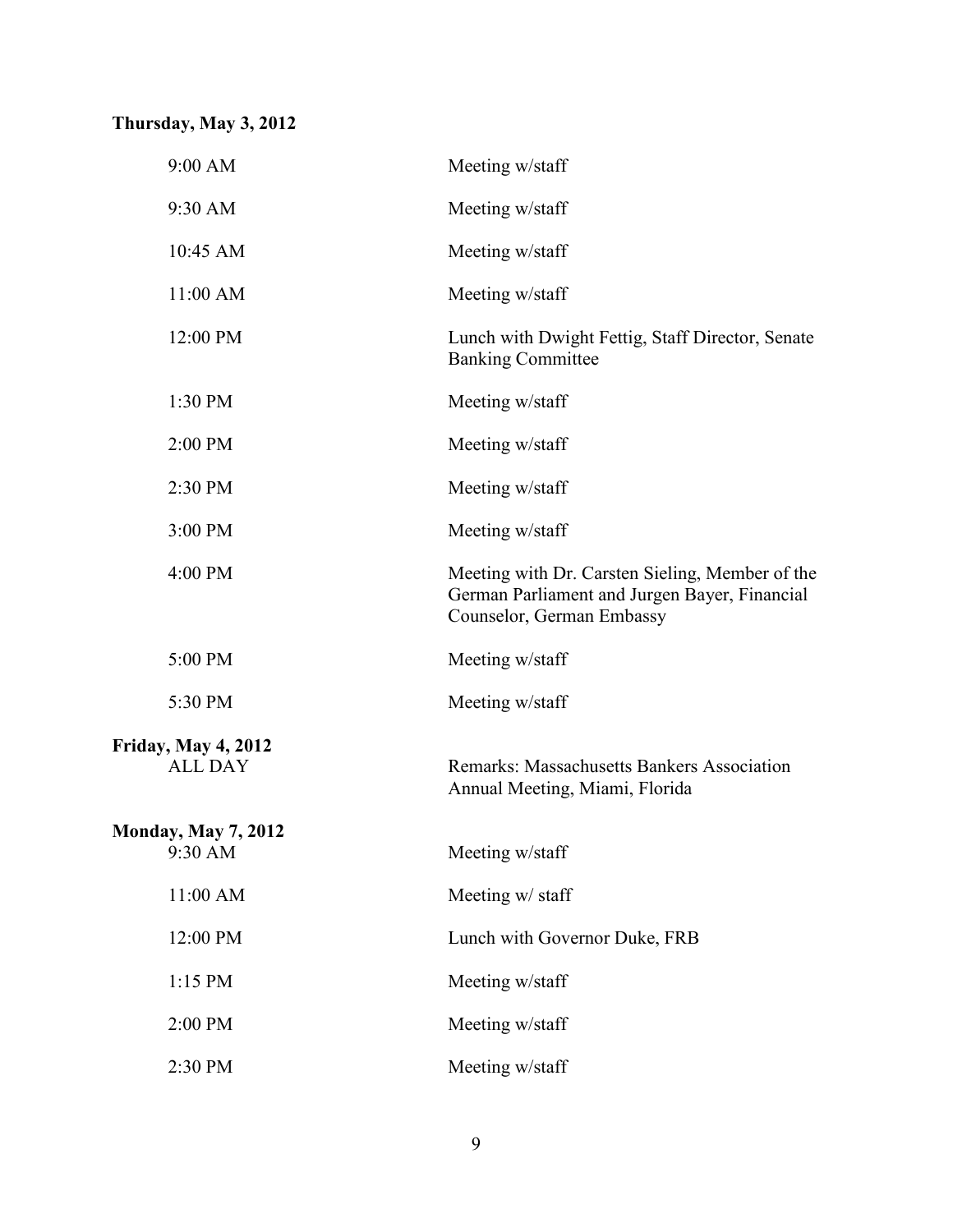| 3:30 PM                                  | Meeting w/staff                                                                               |
|------------------------------------------|-----------------------------------------------------------------------------------------------|
| 4:00 PM                                  | Meeting w/staff                                                                               |
| 5:00 PM                                  | Meeting w/staff                                                                               |
| 5:30 PM                                  | Meeting w/staff                                                                               |
| Tuesday, May 8, 2012<br>10:00 AM         | Meeting w/staff                                                                               |
| 10:30 AM                                 | Meeting w/staff                                                                               |
| 11:00 AM                                 | Meeting w/staff                                                                               |
| 12:00 PM                                 | Meeting w/staff                                                                               |
| 12:30 PM                                 | Host Lunch for Tennessee bankers                                                              |
| 5:30 PM                                  | Meeting w/staff                                                                               |
| Wednesday, May 9, 2012<br>8:40 AM        | Remarks: FHLBanks Directors Conference,<br>Washington, D.C.                                   |
| 9:30 AM                                  | Meeting w/staff                                                                               |
| 10:30 AM                                 | Meeting w/staff                                                                               |
| 11:00 AM                                 | Meeting w/staff                                                                               |
| 12:15 AM                                 | Lunch with Director Hoenig, FDIC                                                              |
| 2:15 PM                                  | Meeting w/staff                                                                               |
| 3:00 PM                                  | Meeting w/staff                                                                               |
| 4:30 PM                                  | Meeting w/staff                                                                               |
| 5:00 PM                                  | Meeting w/staff                                                                               |
| 6:00 PM                                  | Meeting w/staff                                                                               |
| Thursday, May 10, 2012<br><b>ALL DAY</b> | Remarks: Federal Reserve Bank of Chicago 2012<br>Bank Structure Conference, Chicago, Illinois |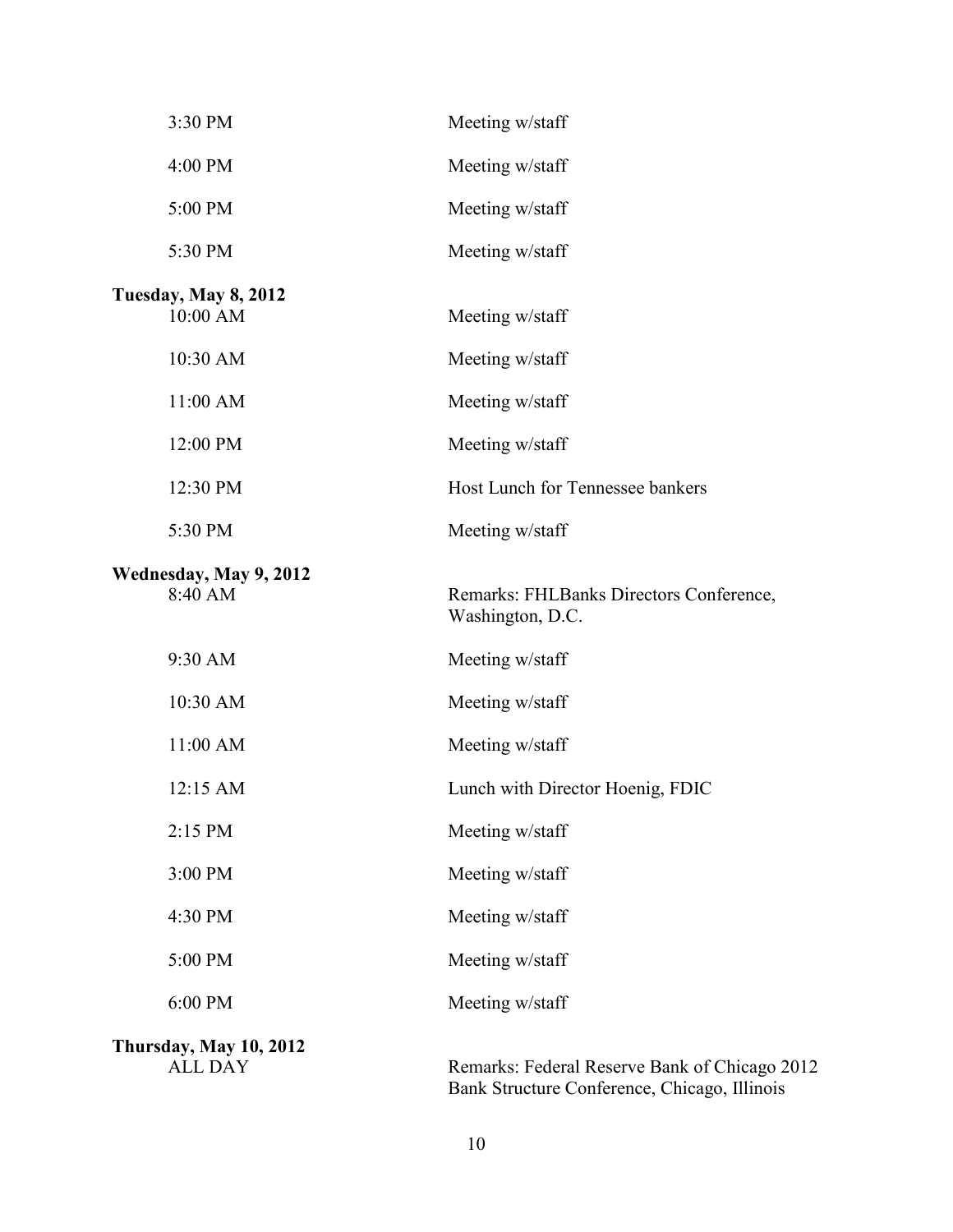| <b>Friday, May 11, 2012</b><br>9:30 AM | Meeting w/staff                                                                                          |
|----------------------------------------|----------------------------------------------------------------------------------------------------------|
| 10:00 AM                               | Meeting w/staff                                                                                          |
| 11:15 AM                               | Meeting w/staff                                                                                          |
| 11:30 AM                               | Meeting w/staff                                                                                          |
| 12:00 PM                               | Lunch with Director Norton, FDIC                                                                         |
| 1:30 PM                                | Meeting with Bob Diamond, CEO, and Patrick<br>Durkin, Managing Director, Barclays                        |
| 2:00 PM                                | Meeting w/staff                                                                                          |
| 2:30 PM                                | Meeting w/staff                                                                                          |
| 3:00 PM                                | Meeting w/staff                                                                                          |
| 3:30 PM                                | Meeting w/staff                                                                                          |
| 4:00 PM                                | Meeting w/staff                                                                                          |
| 5:00 PM                                | Meeting w/staff                                                                                          |
| 5:30 PM                                | Meeting w/staff                                                                                          |
| <b>Monday, May 14, 2012</b><br>8:00 AM | Meeting w/staff                                                                                          |
| 8:30 AM                                | Meeting w/staff                                                                                          |
| 9:00 AM                                | Meeting w/staff                                                                                          |
| 10:00 AM                               | Meeting w/staff                                                                                          |
| 11:00 AM                               | Meeting w/staff                                                                                          |
| 12:15 PM                               | Lunch with Comptroller Curry, OCC and Gigi<br>Hyland, Board member, National Credit Union<br>Association |
| 1:30 PM                                | Meeting w/staff                                                                                          |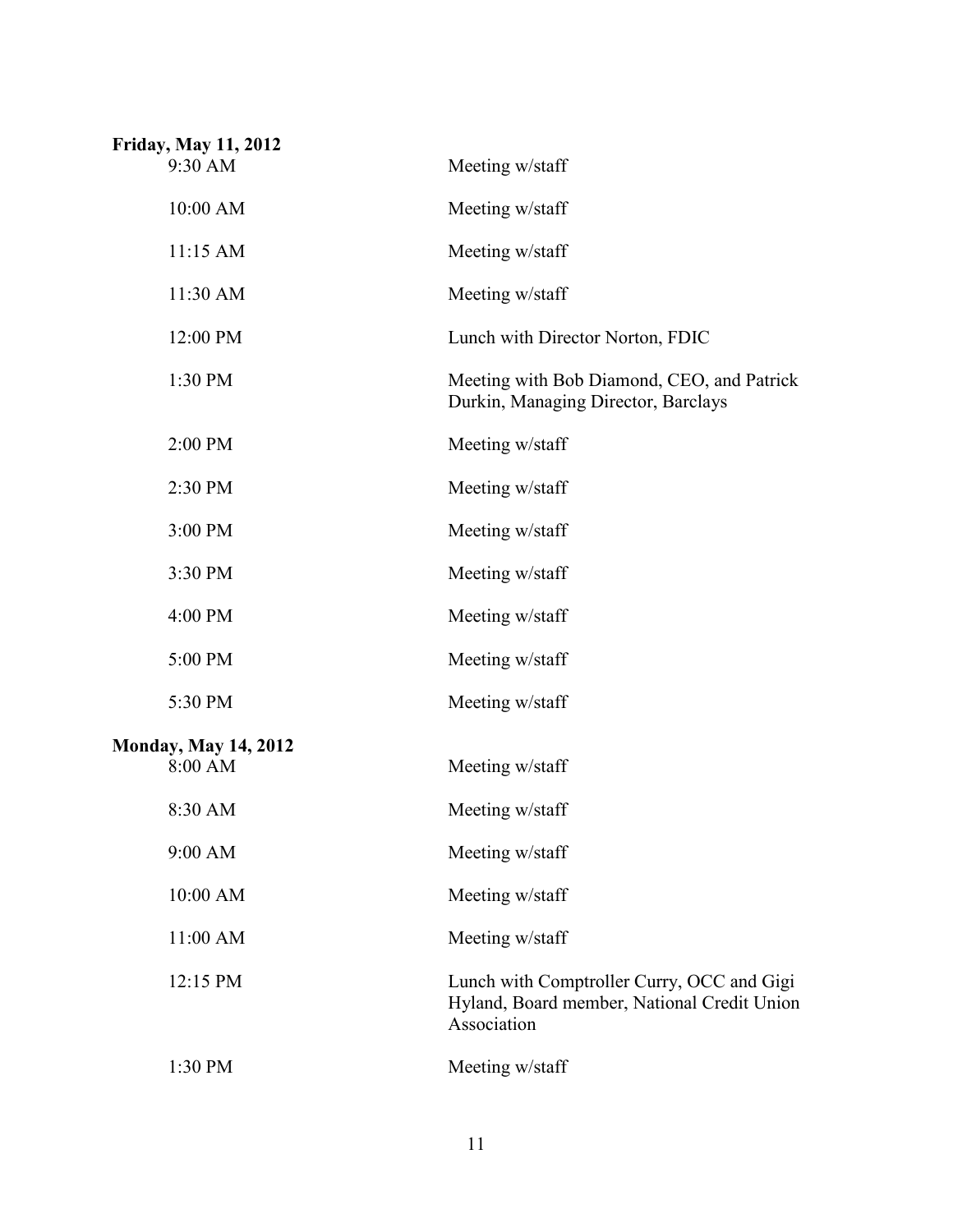| 2:00 PM                                  | Meeting w/staff                                                               |
|------------------------------------------|-------------------------------------------------------------------------------|
| 3:00 PM                                  | Meeting w/staff                                                               |
| 4:00 PM                                  | Meeting w/staff                                                               |
| 5:00 PM                                  | Meeting w/staff                                                               |
| 5:30 PM                                  | Meeting w/staff                                                               |
| <b>Tuesday, May 15, 2012</b><br>10:00 AM | FDIC Board of Directors Meeting                                               |
| 1:00 PM                                  | Meeting w/staff                                                               |
| 1:30 PM                                  | Meeting w/staff                                                               |
| 3:00 PM                                  | Meeting w/staff                                                               |
| 4:00 PM                                  | Meeting w/staff                                                               |
| 5:00 PM                                  | Meeting w/staff                                                               |
| Wednesday, May 16, 2012<br>All Day       | <b>Attend FDIC Community Bankers Regional</b><br>Roundtable, Atlanta, Georgia |
| <b>Thursday, May 17, 2012</b><br>9:00 AM | Meeting w/staff                                                               |
| 10:00 AM                                 | Meeting w/staff                                                               |
| 11:00 AM                                 | Meeting w/staff                                                               |
| 12:00 PM                                 | Meeting w/staff                                                               |
| 1:00 PM                                  | Meeting w/staff                                                               |
| 2:00 PM                                  | Meeting with Director Norton, FDIC                                            |
| 3:00 PM                                  | Meeting w/staff                                                               |
| 5:00 PM                                  | Meeting w/staff                                                               |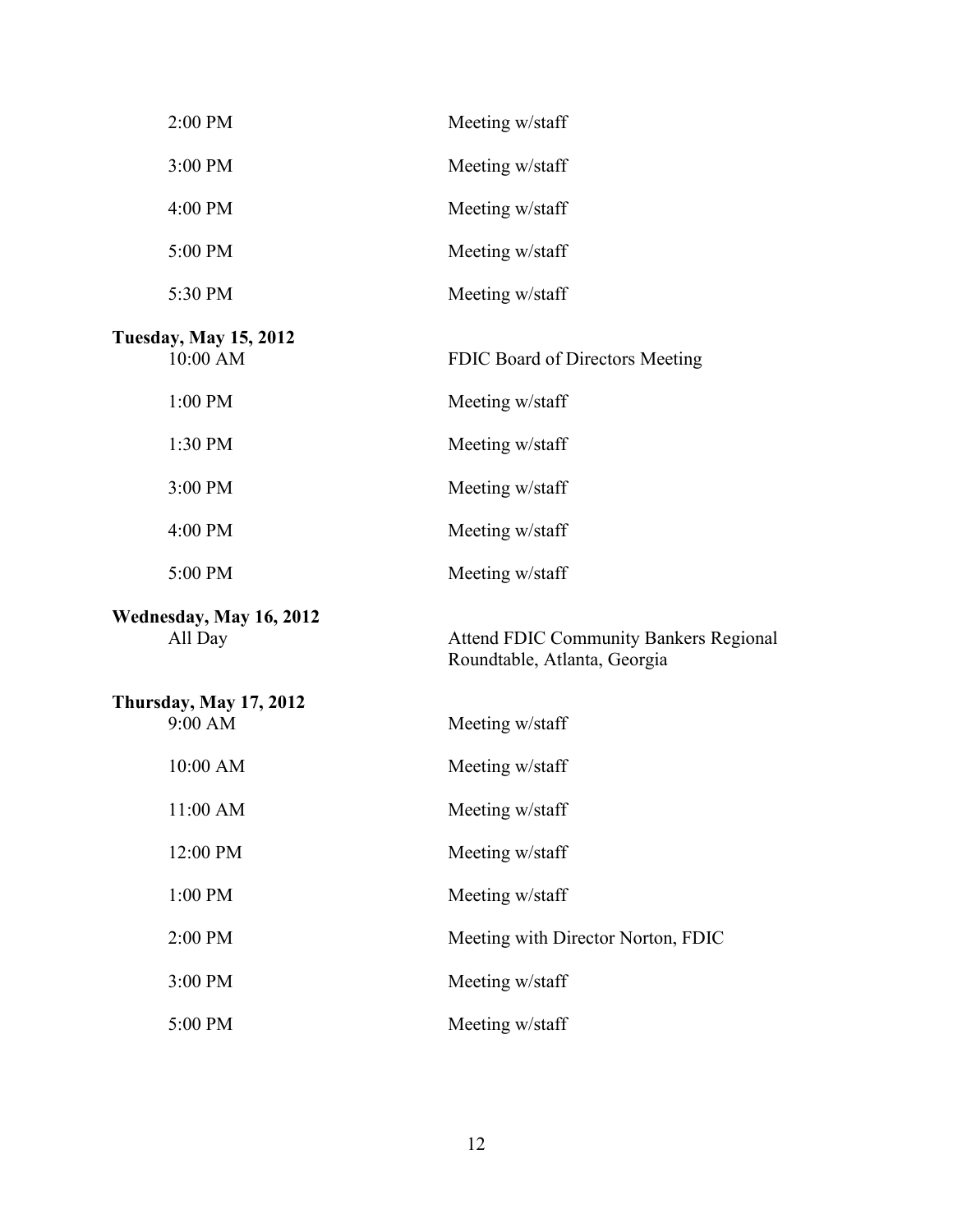| <b>Friday, May 18, 2012</b>            |                                                                                   |
|----------------------------------------|-----------------------------------------------------------------------------------|
| 8:00 AM                                | Breakfast with Sheila Bair, Senior Advisor, PEW<br><b>Trusts</b>                  |
| 9:45 AM                                | Meeting w/staff                                                                   |
| 10:45 AM                               | Meeting w/staff                                                                   |
| 11:00 AM                               | Meeting w/staff                                                                   |
| 12:00 PM                               | Lunch with Luis Aguilar, Commissioner, U.S.<br>Securities and Exchange Commission |
| 1:00 PM                                | Meeting w/staff                                                                   |
| 2:00 PM                                | Meeting w/staff                                                                   |
| 2:30 PM                                | Meeting with Director Hoenig, FDIC                                                |
| 3:30 PM                                | Meeting w/staff                                                                   |
| 4:00 PM                                | Meeting w/staff                                                                   |
| 5:00 PM                                | Meeting w/staff                                                                   |
| <b>Monday, May 21, 2012</b><br>8:30 AM | Meeting w/staff                                                                   |
| 9:00 AM                                | Meeting w/staff                                                                   |
| 10:00 AM                               | Meeting w/staff                                                                   |
| 11:00 AM                               | Meeting w/staff                                                                   |
| 12:00 PM                               | Lunch with Director Cordray, Consumer Financial<br><b>Protection Bureau</b>       |
| 1:00 PM                                | Meeting w/staff                                                                   |
| 2:00 PM                                | Meeting w/staff                                                                   |
| 2:30 PM                                | Meeting w/staff                                                                   |
| 3:30 PM                                | Meeting w/staff                                                                   |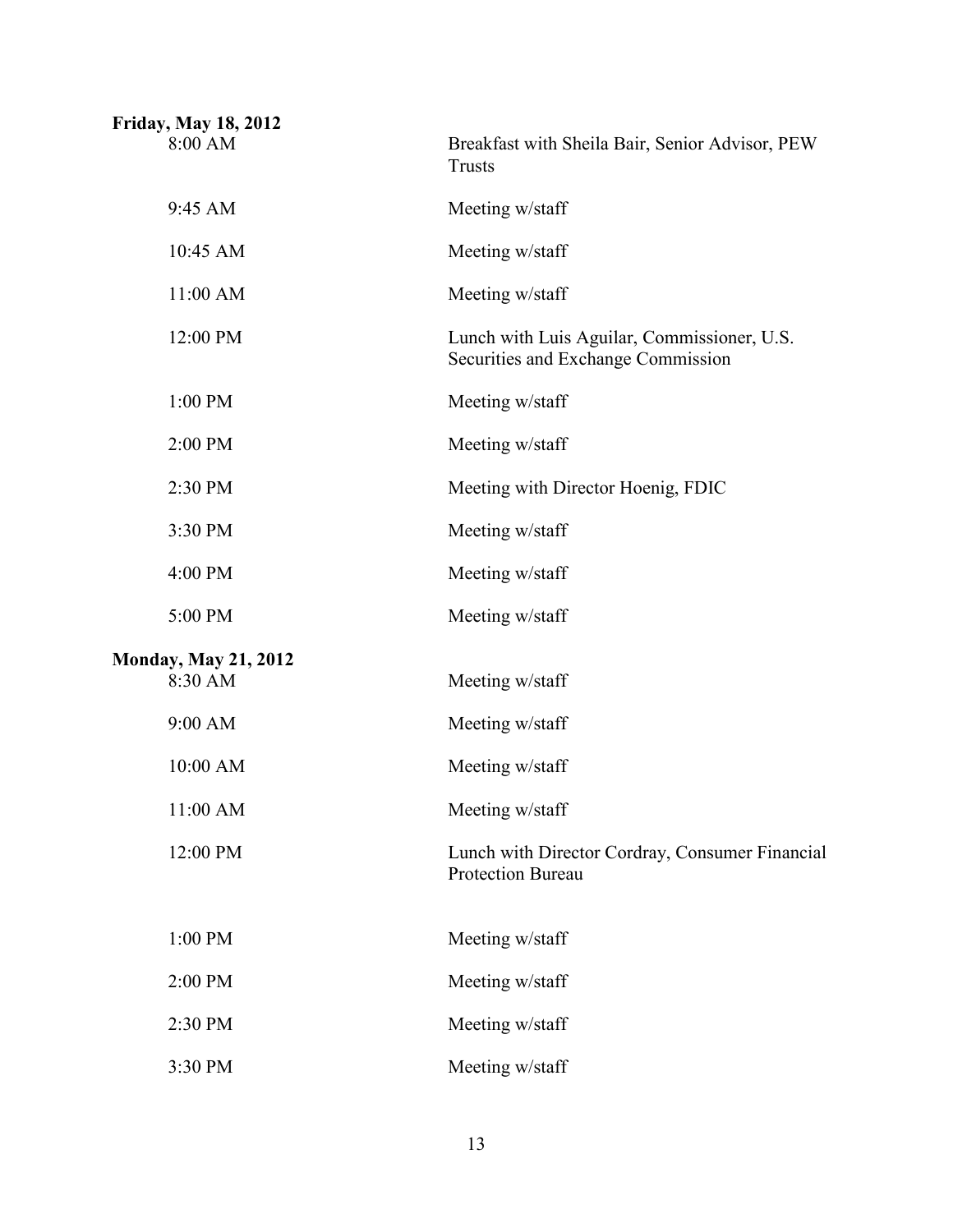| Meeting w/staff | 4:00 PM   |
|-----------------|-----------|
| Meeting w/staff | 4:30 PM   |
| Meeting w/staff | $5:00$ PM |

## **Tuesday, May 22, 2012**

| 9:00 AM                 | Remarks: The American Securitization Forum<br>Annual Meeting, Washington DC |
|-------------------------|-----------------------------------------------------------------------------|
| 10:00 AM                | Meeting w/staff                                                             |
| 11:00 AM                | Meeting with Punit Renjen, Chairman, Deloitte<br>Consulting                 |
| 11:30 AM                | Meeting w/staff                                                             |
| 1:00 PM                 | Attend Meeting of Financial Stability Oversight<br>Counsel, U.S. Treasury   |
| 3:30 PM                 | Meeting w/staff                                                             |
| 4:30 PM                 | Meeting with employment candidate                                           |
| 5:45 PM                 | Meeting w/staff                                                             |
| Wednesday, May 23, 2012 |                                                                             |
| 8:30 AM                 | Meeting w/staff                                                             |
| 10:00 AM                | Meeting with Mr. Hisakazu Mizushima, President,<br>Japan Financial News Co. |
| 11:00 AM                | Meeting with Director Norton, FDIC                                          |
| 1:00 PM                 | Meeting w/staff                                                             |
| 2:00 PM                 | Meeting w/staff                                                             |
| 3:30 PM                 | Meeting w/staff                                                             |
| 4:00 PM                 | Meeting w/staff                                                             |
| 4:30 PM                 | Meeting w/staff                                                             |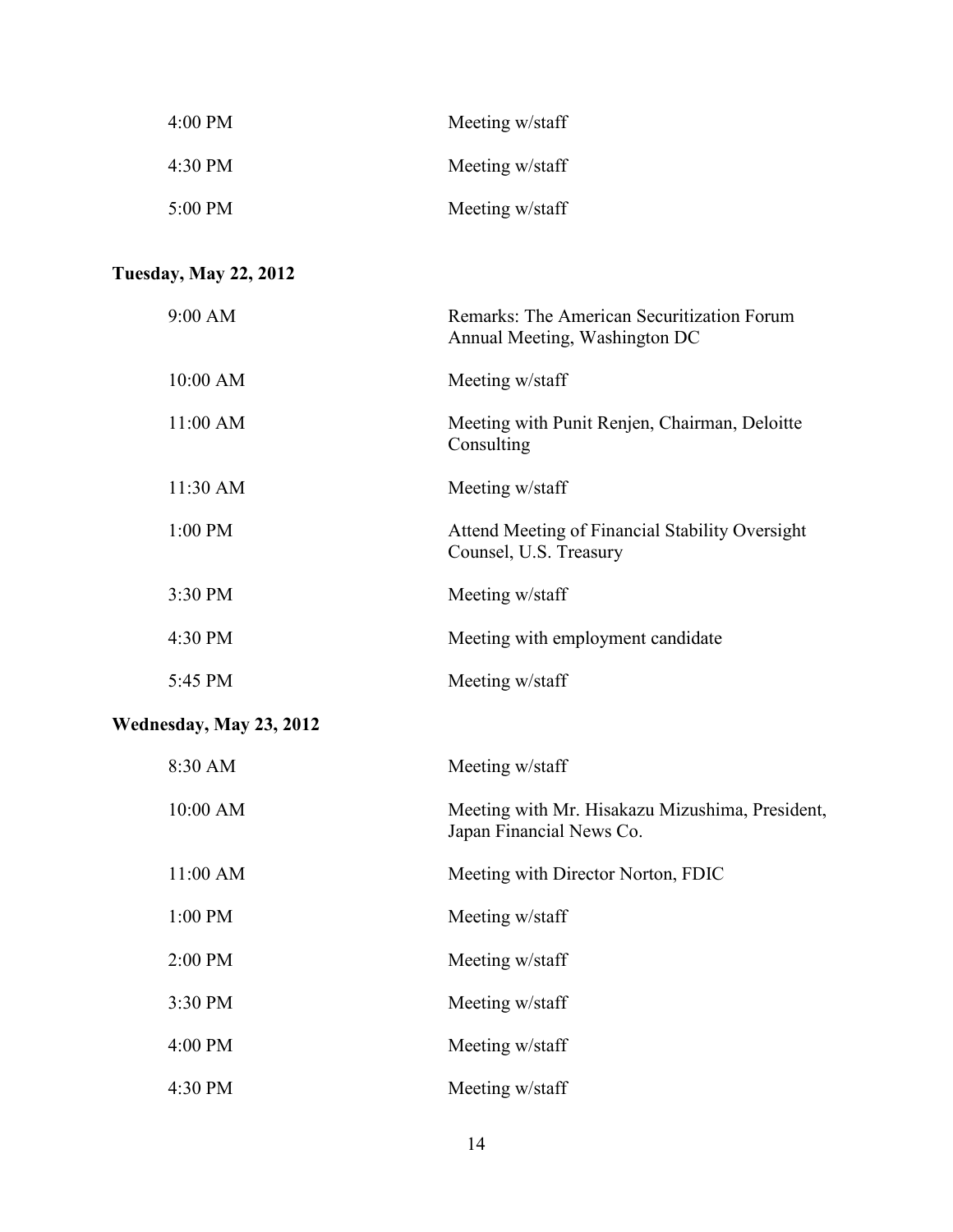| 5:00 PM                                  | Meeting w/staff                                                                         |  |  |
|------------------------------------------|-----------------------------------------------------------------------------------------|--|--|
| 5:30 PM                                  | Meeting w/staff                                                                         |  |  |
| <b>Thursday, May 24, 2012</b><br>8:30 AM | Meeting w/staff                                                                         |  |  |
| 10:00 AM                                 | FDIC Quarterly Banking Profile (QBP)                                                    |  |  |
| 11:00 AM                                 | Meeting w/staff                                                                         |  |  |
| 12:00 PM                                 | Meeting w/staff                                                                         |  |  |
| 1:00 PM                                  | Meeting with employment candidate                                                       |  |  |
| 2:00 PM                                  | Meeting with members of the Community Bank<br>Council, Risk Management Association      |  |  |
| 3:00 PM                                  | Meeting w/staff                                                                         |  |  |
| 4:30 PM                                  | Meeting w/staff                                                                         |  |  |
| 5:00 PM                                  | Meeting w/staff                                                                         |  |  |
| 5:30 PM                                  | Meeting w/staff                                                                         |  |  |
| 6:00 PM                                  | Meeting w/staff                                                                         |  |  |
| <b>Friday, May 25, 2012</b>              |                                                                                         |  |  |
| 8:00 AM                                  | Breakfast with Steve Harris, Board member, Public<br>Company Accounting Oversight Board |  |  |
| 9:00 AM                                  | Meeting with employment candidate                                                       |  |  |
| 9:30 AM                                  | Meeting w/staff                                                                         |  |  |
| 10:00 AM                                 | Meeting w/staff                                                                         |  |  |
| 11:00 AM                                 | Meeting w/staff                                                                         |  |  |
| 11:30 AM                                 | Meeting w/staff                                                                         |  |  |
| 1:00 PM                                  | Meeting w/staff                                                                         |  |  |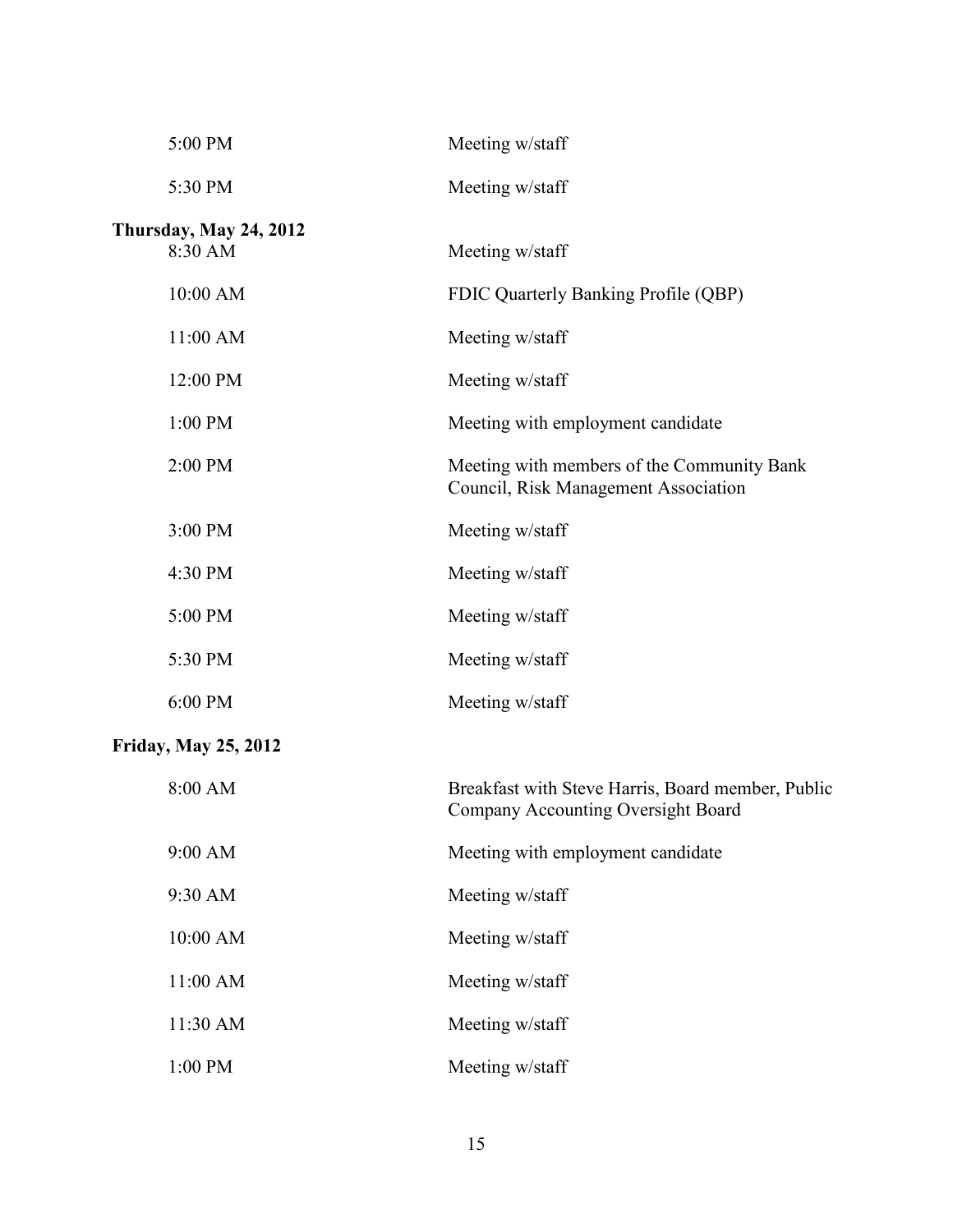| 1:30 PM                                              | Meeting w/staff                                                             |
|------------------------------------------------------|-----------------------------------------------------------------------------|
| 3:00 PM                                              | Meeting w/staff                                                             |
| 3:30 PM                                              | Meeting w/staff                                                             |
| 4:00 PM                                              | Meeting w/staff                                                             |
| 5:15 PM                                              | Meeting w/staff                                                             |
| <b>Monday, May 28, 2012</b><br><b>HOLIDAY CLOSED</b> |                                                                             |
| <b>Tuesday, May 29, 2012</b><br>9:00 AM              | Meeting w/staff                                                             |
| 9:30 AM                                              | Meeting w/staff                                                             |
| 10:00 AM                                             | Meeting w/staff                                                             |
| 12:00 PM                                             | Meeting w/staff                                                             |
| 1:00 PM                                              | Meeting with employment candidate                                           |
| 2:00 PM                                              | Meeting w/staff                                                             |
| 3:00 PM                                              | Meeting w/staff                                                             |
| 3:30 PM                                              | Meeting w/staff                                                             |
| 4:30 PM                                              | Meeting w/staff                                                             |
| 5:00 PM                                              | Travel to Chicago Illinois                                                  |
| Wednesday, May 30, 2012<br><b>ALL DAY</b>            | <b>Attend FDIC Community Bank Regional</b><br>Roundtable, Chicago, Illinois |
| <b>Thursday, May 31, 2012</b><br>9:00 AM             | Meeting w/staff                                                             |
| 10:00 AM                                             | Meeting w/staff                                                             |
| 11:00 AM                                             | Meeting w/staff                                                             |
| 12:00 PM                                             | Meeting w/staff                                                             |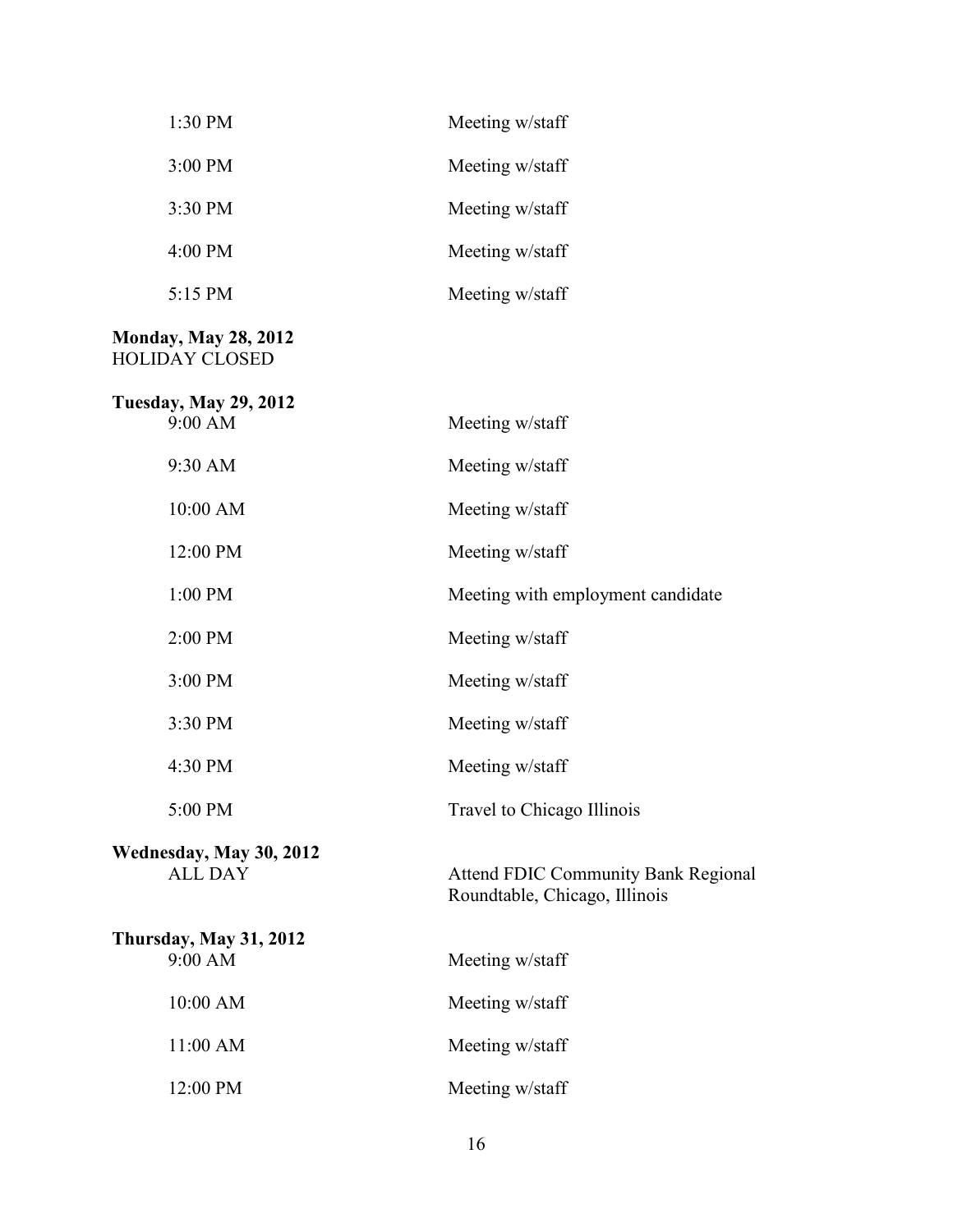| $1:00$ PM         | Meeting w/staff |
|-------------------|-----------------|
| $2:30$ PM         | Meeting w/staff |
| 3:00 PM           | Meeting w/staff |
| $3:45 \text{ PM}$ | Meeting w/staff |
| 4:30 PM           | Meeting w/staff |
| 5:00 PM           | Meeting w/staff |
| 5:30 PM           | Meeting w/staff |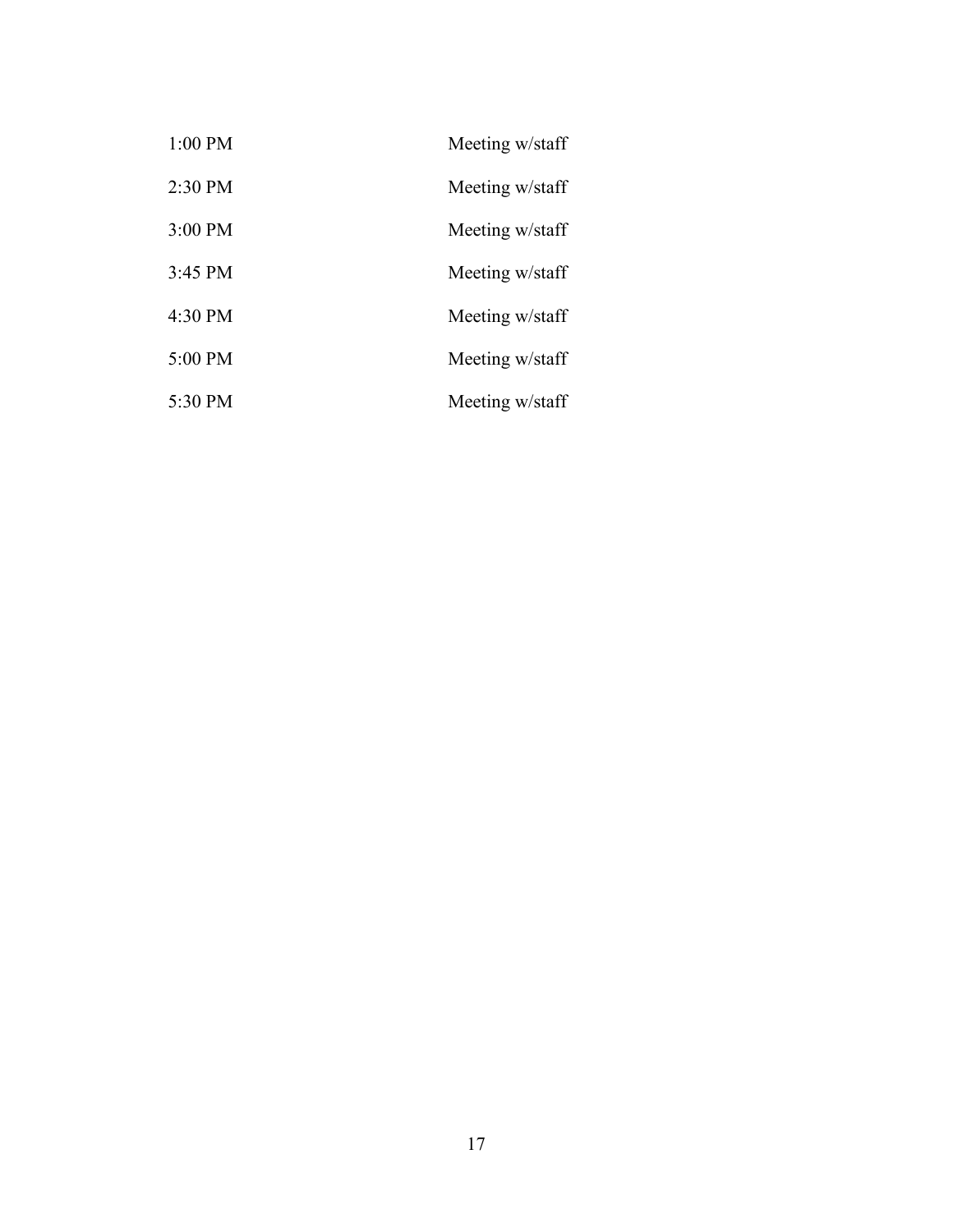#### **Acting Chairman's Schedule June 2012**

| Friday, June 1, 2012<br>8:30 AM    | Breakfast with Jeanne Roslanowick, Staff Director and Chief Counsel, The<br>House Financial Services Committee |
|------------------------------------|----------------------------------------------------------------------------------------------------------------|
| 10:30 AM                           | Meeting w/staff                                                                                                |
| 1:00 PM                            | Meeting w/staff                                                                                                |
| 3:00 PM                            | Meeting with Director Norton, FDIC                                                                             |
| 4:00 PM                            | Meeting w/staff                                                                                                |
| Monday, June 4, 2012<br>8:00 AM    | Breakfast with Governor Duke, FRB                                                                              |
| 11:00 AM                           | Meeting w/staff                                                                                                |
| 12:00 PM                           | Meeting w/staff                                                                                                |
| 2:00 PM                            | Meeting w/staff                                                                                                |
| 3:00 PM                            | Meeting w/staff                                                                                                |
| 5:00 PM                            | Meeting with Martin Wolf, Chief Economics Commentator, Financial Times                                         |
| 6:00 PM                            | Meeting with Senator Corker                                                                                    |
| Tuesday, June 5, 2012<br>8:30 AM   | FDIC Advisory Committee on Community Banking Meeting                                                           |
| 4:00 PM                            | Meeting w/staff                                                                                                |
| 4:30 PM                            | Meeting w/staff                                                                                                |
| Wednesday, June 6, 2012<br>8:30 AM | Meeting w/staff                                                                                                |
| 10:00 AM                           | Testify at Senate Banking Committee Hearing: Dodd-Frank Act Implementation                                     |
| 1:30 PM                            | Meeting w/staff                                                                                                |
| 2:00 PM                            | Meeting w/staff                                                                                                |
| 5:30 PM                            | Meeting w/staff                                                                                                |
| Thursday, June 7, 2012<br>8:30 AM  | Meeting w/staff                                                                                                |
| 10:00 AM                           | FFIEC Council Meeting, National Credit Union Association, Alexandria, VA                                       |
| 12:30 PM                           | Meeting w/staff                                                                                                |
| 1:30 PM                            | Meeting w/staff                                                                                                |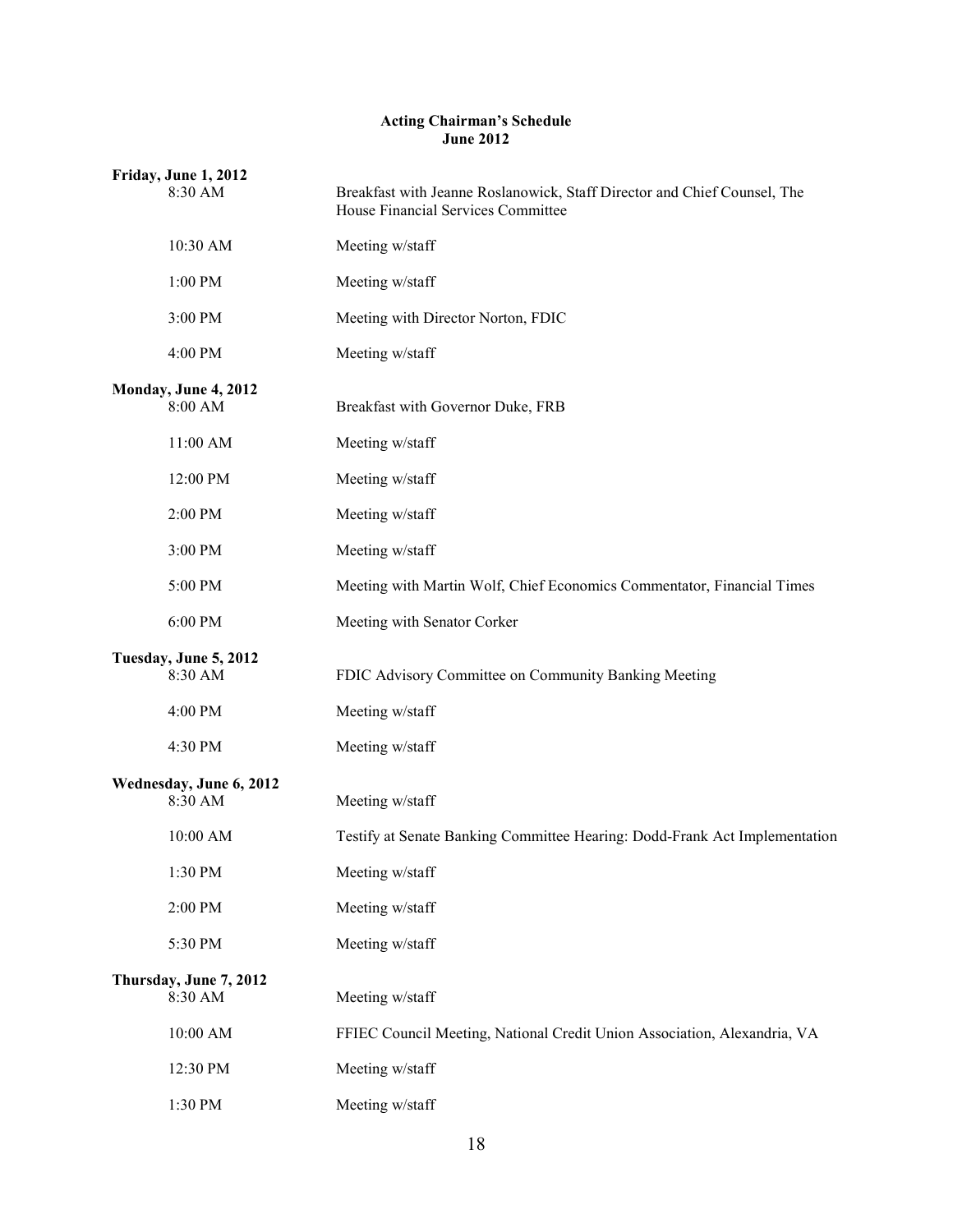| 2:30 PM                                   | Meeting w/staff                                                                                                 |
|-------------------------------------------|-----------------------------------------------------------------------------------------------------------------|
| 3:30 PM                                   | Meeting w/staff                                                                                                 |
| 6:00 PM                                   | Meeting w/staff                                                                                                 |
| Friday, June 8, 2012<br>8:30 AM           | Breakfast with Director Norton, FDIC                                                                            |
| 10:00 AM                                  | Interview with Phil Mattingly, Reporter, Bloomberg                                                              |
| 11:00 AM                                  | Meeting w/staff                                                                                                 |
| 12:30 PM                                  | Remarks: National Historically Black Colleges and Universities (HBCU)<br>Business Deans Roundtable Summit, FDIC |
| 2:00 PM                                   | Meeting with Tyler Gellasch, Counsel to Senator Carl Levin                                                      |
| 2:30 PM                                   | Meeting w/staff                                                                                                 |
| 3:30 PM                                   | Meeting w/staff                                                                                                 |
| 4:00 PM                                   | Meeting with Director Hoenig, FDIC                                                                              |
| 5:00 PM                                   | Meeting w/staff                                                                                                 |
| <b>Monday, June 11, 2012</b><br>8:30 AM   | Meeting w/staff                                                                                                 |
| 9:00 AM                                   | Meeting w/staff                                                                                                 |
| 10:00 AM                                  | Meeting w/staff                                                                                                 |
| 11:00 AM                                  | Meeting w/staff                                                                                                 |
| 11:45 AM                                  | Meeting w/staff                                                                                                 |
| 1:00 PM                                   | Attend Financial Stability Oversight Council Meeting, U.S. Treasury                                             |
| 4:00 PM                                   | Meeting with John Munn, Director of Banking & Finance, State of Nebraska                                        |
| 5:00 PM                                   | Meeting w/staff                                                                                                 |
| <b>Tuesday, June 12, 2012</b><br>10:00 AM | FDIC Board of Directors Meeting                                                                                 |
| 12:00 PM                                  | Lunch with Comptroller Curry, and Paul Nash, Chief of Staff, OCC                                                |
| 2:30 PM                                   | Meeting w/staff                                                                                                 |
| 4:00 PM                                   | Meeting w/staff                                                                                                 |
| 5:00 PM                                   | Meeting w/staff                                                                                                 |
| 5:15 PM                                   | Meeting w/staff                                                                                                 |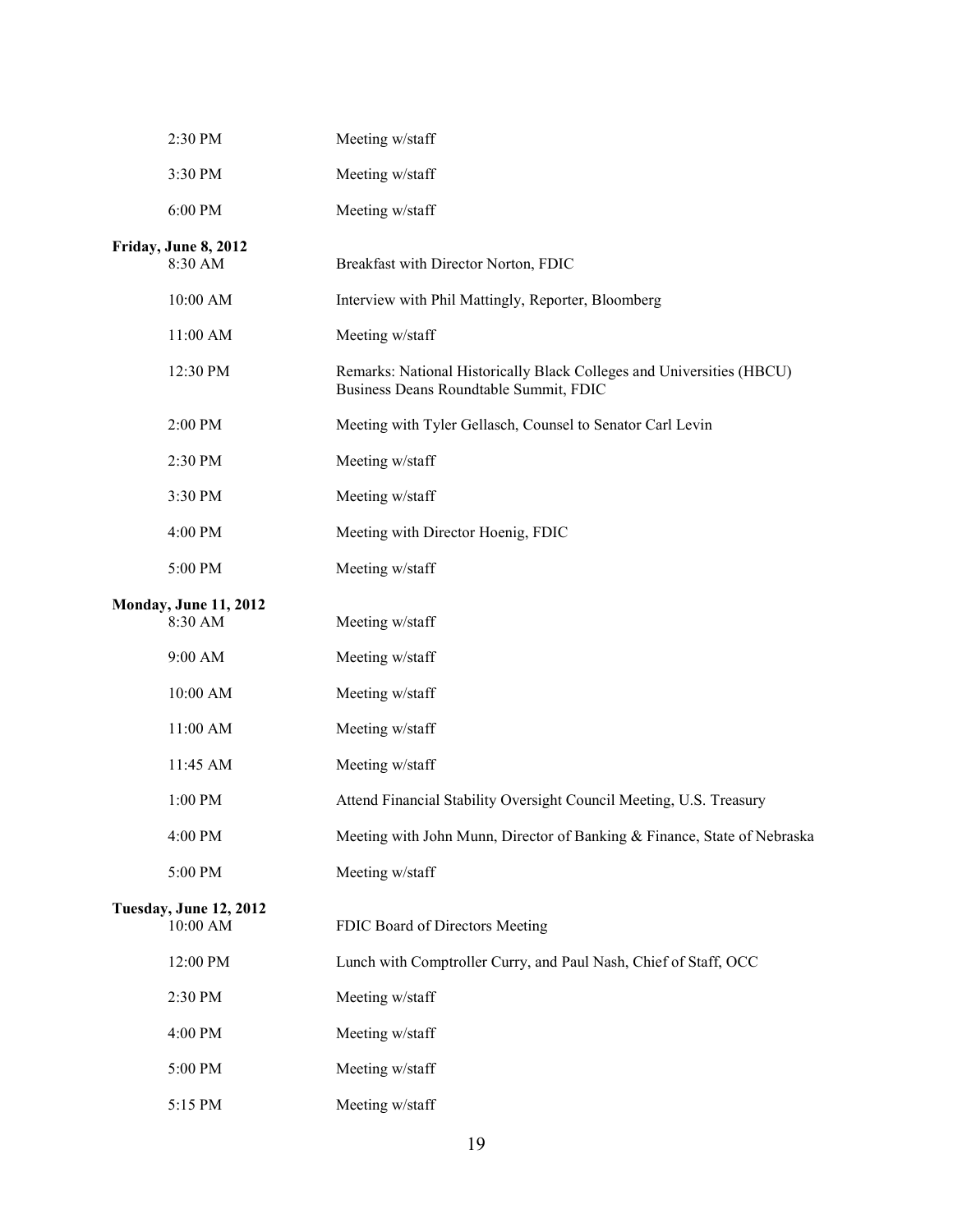| 5:30 PM                             | Meeting w/staff                                                             |
|-------------------------------------|-----------------------------------------------------------------------------|
| Wednesday, June 13, 2012<br>8:30 AM | Breakfast with Director Hoenig, FDIC                                        |
| 9:30 AM                             | Meeting w/staff                                                             |
| 10:30 AM                            | Meeting w/staff                                                             |
| 11:00 AM                            | Meeting w/staff                                                             |
| 12:00 PM                            | Lunch with Director Cordray, Consumer Finance Protection Bureau             |
| 1:30 PM                             | Meeting w/staff                                                             |
| 2:00 PM                             | Meeting w/staff                                                             |
| 3:00 PM                             | Meeting with Ben Protess, Reporter, New York Times                          |
| 4:00 PM                             | Meeting w/staff                                                             |
| 5:00 PM                             | Meeting w/staff                                                             |
| 5:30 PM                             | Meeting w/staff                                                             |
| 6:00 PM                             | Meeting w/staff                                                             |
| Thursday, June 14, 2012<br>8:15 AM  | Breakfast with Comptroller Curry, OCC and Governor Tarullo, FRB             |
| 9:30 AM                             | Meeting w/staff                                                             |
| 10:00 AM                            | Meeting w/staff                                                             |
| 11:00 AM                            | Meeting w/staff                                                             |
| 12:30 PM                            | Lunch with Didem Nisanci, Chief of Staff, Securities and Exchange Commision |
| 2:00 PM                             | Meeting w/staff                                                             |
| 3:00 PM                             | Meeting w/staff                                                             |
| 3:30 PM                             | Meeting w/staff                                                             |
| 4:00 PM                             | Meeting w/staff                                                             |
| 5:00 PM                             | Meeting w/staff                                                             |
| 6:00 PM                             | Meeting w/staff                                                             |
| <b>Friday, June 15, 2012</b>        |                                                                             |
| AM<br>1:00 PM                       | <b>Out of Office</b><br>Meeting w/staff                                     |
| 2:00 PM                             | Meeting w/staff                                                             |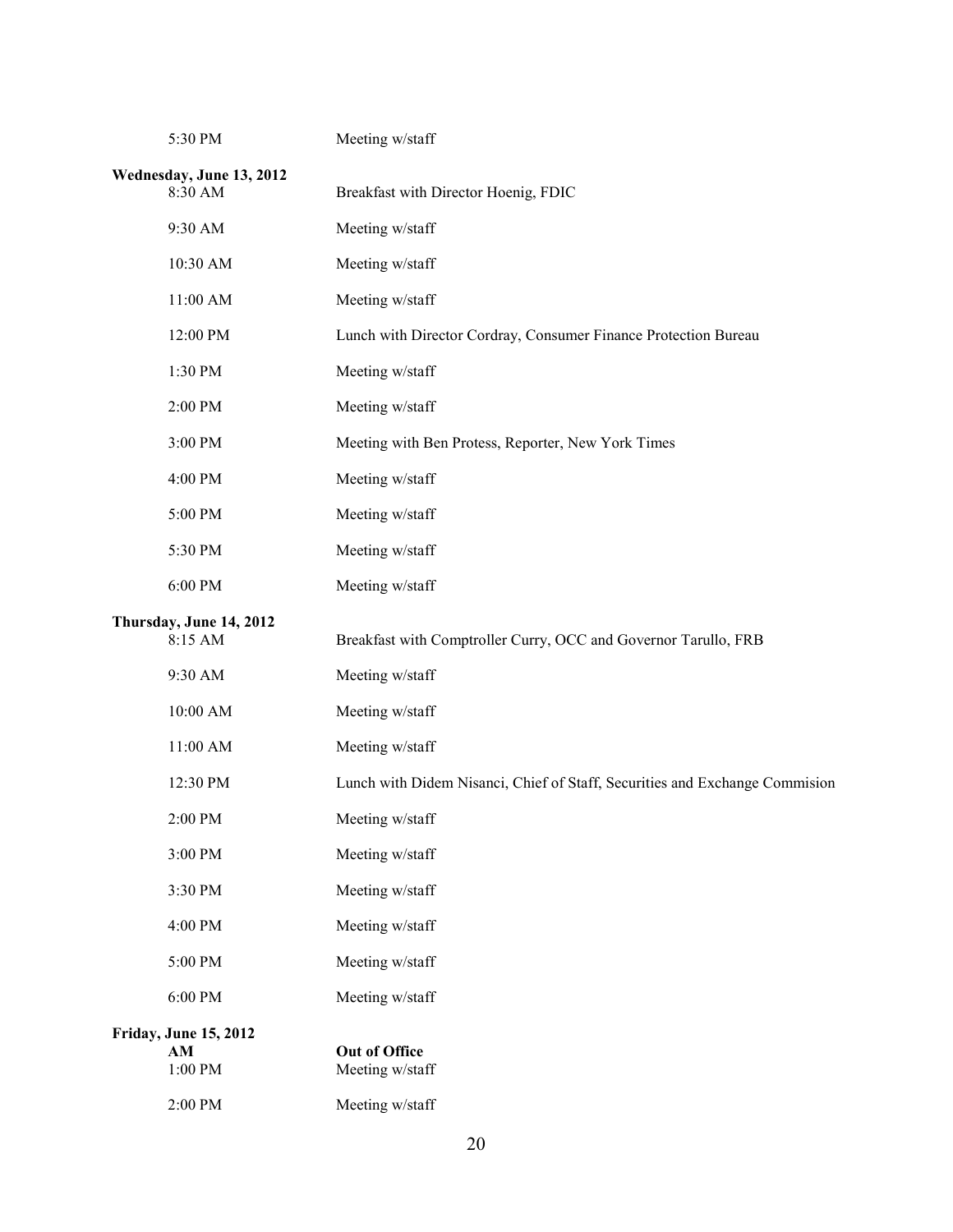| 3:00 PM                                 | Meeting with Director Norton, FDIC                                               |
|-----------------------------------------|----------------------------------------------------------------------------------|
| 4:00 PM                                 | Meeting w/staff                                                                  |
| 5:00 PM                                 | Meeting w/staff                                                                  |
| <b>Monday, June 18, 2012</b><br>9:00 AM | Meeting w/staff                                                                  |
| 11:00 AM                                | Meeting with Director Hoenig, FDIC                                               |
| 1:00 PM                                 | Meeting w/staff                                                                  |
| 2:00 PM                                 | Meeting w/staff                                                                  |
| 3:00 PM                                 | Meeting w/staff                                                                  |
| 3:30 PM                                 | Meeting w/staff                                                                  |
| 4:00 PM                                 | Meeting w/staff                                                                  |
| 5:00 PM                                 | Meeting w/staff                                                                  |
| 5:30 PM                                 | Meeting w/staff                                                                  |
| Tuesday, June 19, 2012<br>8:15 AM       | Meeting w/staff                                                                  |
| 9:30 AM                                 | Senate Banking Committee Hearing on JP Morgan                                    |
| 12:30 PM                                | Meeting w/staff                                                                  |
| 1:00 PM                                 | Meeting w/staff                                                                  |
| 1:30 PM                                 | Meeting with Donald Powell, Former FDIC Chairman                                 |
| 2:00 PM                                 | Meeting w/staff                                                                  |
| 3:00 PM                                 | Depart for Kansas City                                                           |
| Wednesday, June 20, 2012<br>All Day     | Host Community Bankers Roundtable, Kansas City, MO                               |
| Thursday, June 21, 2012<br>9:00 AM      | Meeting w/staff                                                                  |
| 9:30 AM                                 | Meeting w/staff                                                                  |
| $10:00$ AM $\,$                         | Meeting w/staff                                                                  |
| $11:00$ AM $\,$                         | Meeting w/staff                                                                  |
| 12:00 PM                                | Meeting w/staff                                                                  |
| 1:30 PM                                 | Meeting with Chairman Spencer Bachus, U.S. House Committee on Financial Services |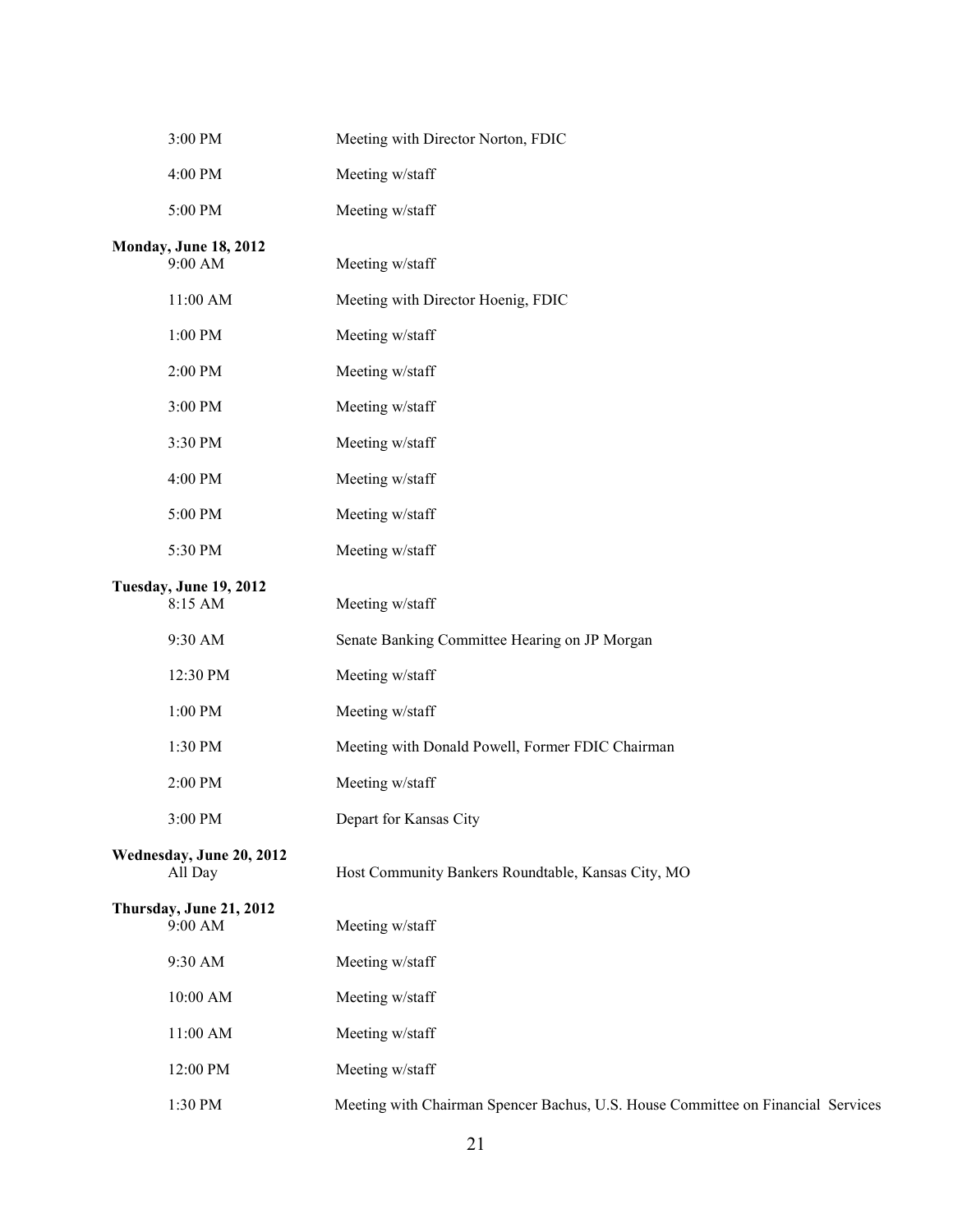| 3:30 PM                                 | Meeting w/staff                                                                                               |
|-----------------------------------------|---------------------------------------------------------------------------------------------------------------|
| 4:00 PM                                 | Meeting w/staff                                                                                               |
| 5:30 PM                                 | Meeting w/staff                                                                                               |
| <b>Friday, June 22, 2012</b><br>8:30 AM | Meeting w/staff                                                                                               |
| 10:00 AM                                | Meeting w/staff                                                                                               |
| 10:30 AM                                | Meeting with Director Norton, FDIC                                                                            |
| 11:30 AM                                | Meeting w/staff                                                                                               |
| 12:00 PM                                | Lunch with John Ryan, President, and Michael Stevens, Vice President,<br>Conference of State Bank Supervisors |
| 1:00 PM                                 | Meeting w/staff                                                                                               |
| 2:30 PM                                 | Financial Market Infrastructure briefing at FRB                                                               |
| 4:15 PM                                 | Meeting w/staff                                                                                               |
| 5:00 PM                                 | Meeting w/staff                                                                                               |
| <b>Monday, June 25, 2012</b><br>8:30 AM | Meeting w/staff                                                                                               |
| 9:00 AM                                 | Meeting w/staff                                                                                               |
| 10:00 AM                                | Meeting w/staff                                                                                               |
| 11:30 AM                                | Meeting w/staff                                                                                               |
| 12:00 PM                                | Lunch with Axel Weber, Chairman, European Banking System AG                                                   |
| 1:00 PM                                 | Attend Swearing-In Ceremony for Governor Jerome Powell & Governor Jeremy<br>Stein, FRB                        |
| 3:00 PM                                 | Meeting w/staff                                                                                               |
| 3:30 PM                                 | Meeting w/staff                                                                                               |
| 4:00 PM                                 | Meeting with Hiroyuki Obata, Deputy Governor, Insurance Deposit Corporation<br>of Japan                       |
| 4:45 PM                                 | Meeting w/staff                                                                                               |
| 5:30 PM                                 | Meeting w/staff                                                                                               |
| Tuesday, June26, 2012<br>8:30 AM        | Meeting w/staff                                                                                               |
| 9:00 AM                                 | Meeting w/staff                                                                                               |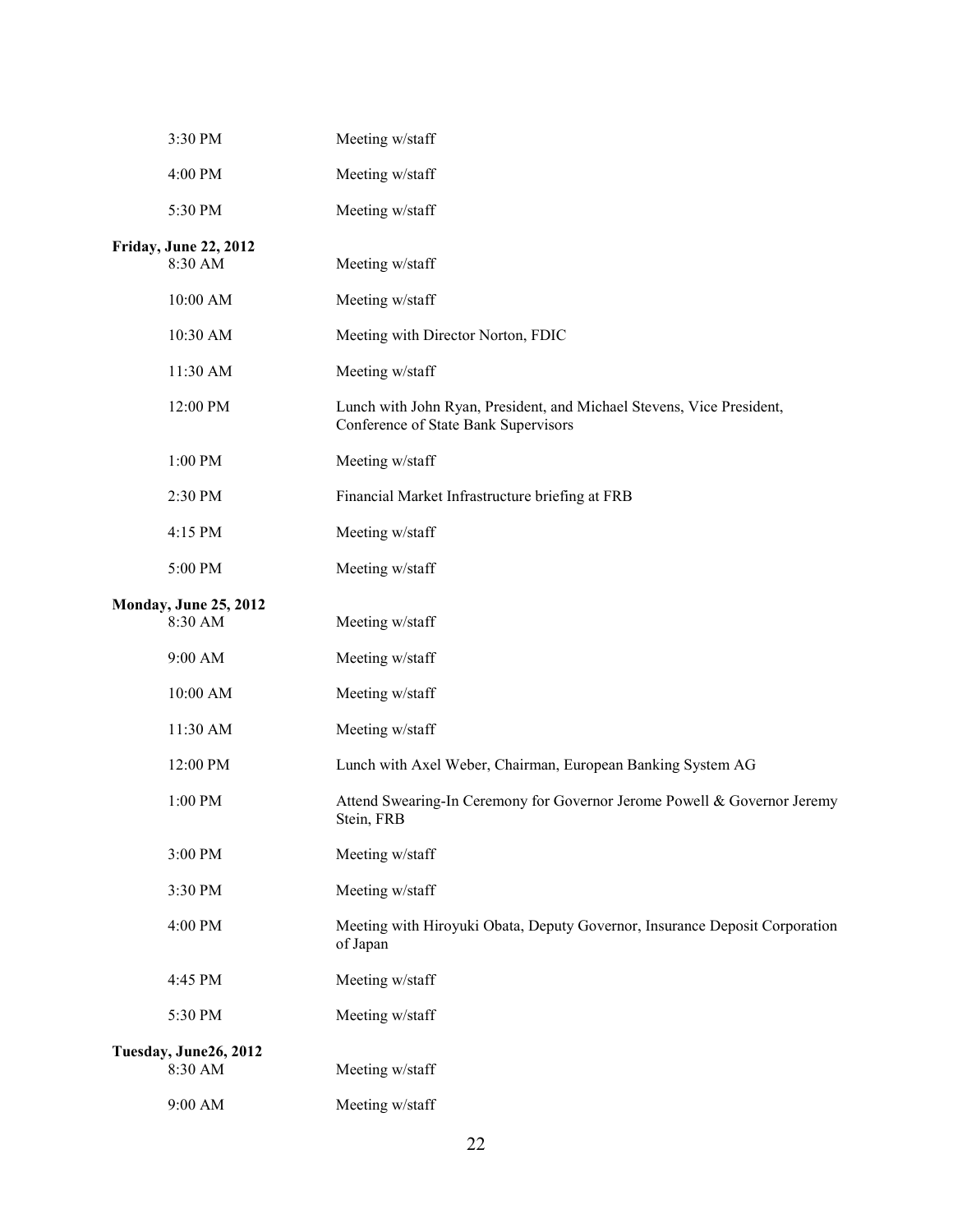| 10:00 AM                            | Meeting with Jose Vinals, Financial Counselor and Director, Monetary and<br>Capital Markets, IMF, and Jerzey Pruski, President, Bank Guaranty Fund,<br>Poland  |
|-------------------------------------|----------------------------------------------------------------------------------------------------------------------------------------------------------------|
| 12:30 PM                            | Meeting w/staff                                                                                                                                                |
| 2:15 PM                             | Meeting with Secretary Geithner, U.S. Treasury                                                                                                                 |
| 3:30 PM                             | Meeting w/staff                                                                                                                                                |
| 4:30 PM                             | Meeting w/staff                                                                                                                                                |
| 5:00 PM                             | Meeting w/staff                                                                                                                                                |
| 5:30 PM                             | Meeting w/staff                                                                                                                                                |
| Wednesday, June 27, 2012<br>8:30 AM | Breakfast with Bill Isaac, Global Head, Global Financial Services                                                                                              |
| 9:30 AM                             | Meeting w/staff                                                                                                                                                |
| 10:00 AM                            | Meeting w/staff                                                                                                                                                |
| 11:00 AM                            | Meeting with Alex Kuczynski, Director of Corporate Affairs, Financial Services<br>Corporation Schemes and Jerzey Pruski, President, Bank Guaranty Fund, Poland |
| 12:30 PM                            | Host: New Jersey Bankers Luncheon, FDIC                                                                                                                        |
| 2:00 PM                             | Meeting w/staff                                                                                                                                                |
| 2:30 PM                             | Meeting w/staff                                                                                                                                                |
| 3:00 PM                             | Meeting Director Norton, FDIC                                                                                                                                  |
| 5:00 PM                             | Meeting w/staff                                                                                                                                                |
| 5:30 PM                             | Meeting with Jerzey Pruski, President, Bank Guaranty Fund, Poland                                                                                              |
| 7:00 PM                             | Attend International Association of Deposit Insurers Executive Council dinner,<br><b>FDIC</b>                                                                  |
| Thursday, June 28, 2012<br>8:00 AM  | Meeting w/staff                                                                                                                                                |
| 9:00 AM                             | Remarks International Association of Deposit Insurers Meeting , VASQ                                                                                           |
| 2:00 PM                             | Meeting w/staff                                                                                                                                                |
| 2:30 PM                             | Meeting w/staff                                                                                                                                                |
| 3:00 PM                             | Meeting w/staff                                                                                                                                                |
| 4:30 PM                             | Meeting w/staff                                                                                                                                                |